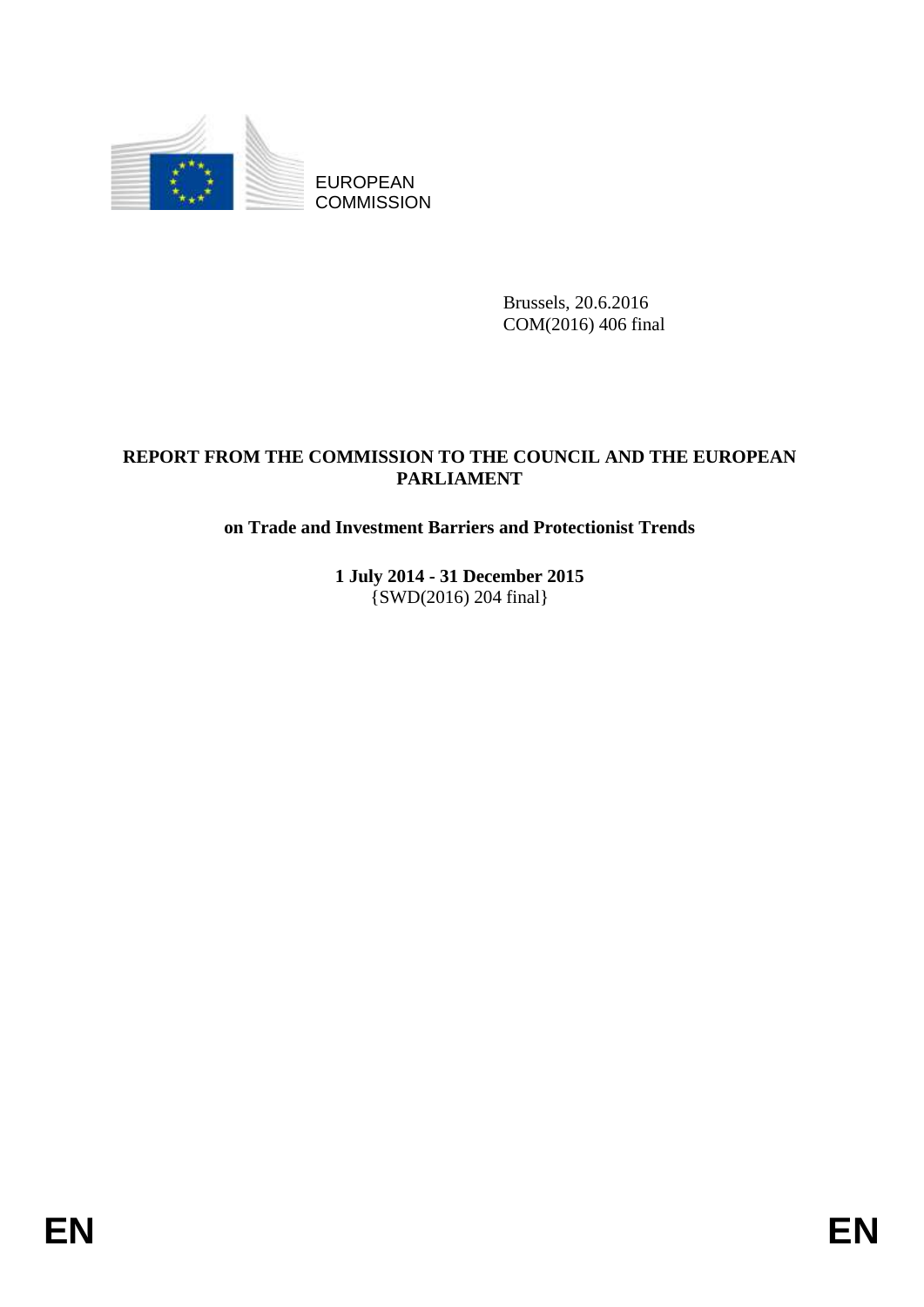### **SUMMARY**

1

This report incorporates and replaces the Report on the Monitoring of Potentially Trade-Restrictive Measures of the European Commission's Directorate-General for Trade ("Protectionism Report") and the Commission's Trade and Investment Barriers Report ("TIBR"). Both have been published regularly since 2008 and 2011 respectively.

<span id="page-1-0"></span>*The first part* of this report mirrors the Protectionism Report. It gives an overview of **protectionist tendencies** in 31 EU trade partners<sup>1</sup> in the period 1 July 2014 to 31 December 2015 (the "Reference Period"), complementing a similar biannual WTO report on protectionist measures adopted by  $G20$  countries.<sup>2</sup> It finds that the stockpile of traderestrictive measures adopted since 2008 continues to increase, although at slightly slower pace than in previous years.

*The second part* mirrors the TIBR, and provides an overview of **main trade barriers** in place in some of the EU's key economic partners (Mercosur, China, India, Japan, Russia and the United States (US)), new such barriers introduced during the Reference Period and EU actions to address them.

*The third part* describes the **Commission's strategy** to address trade and investment barriers. It underlines the importance of negotiations and implementation of multilateral, plurilateral and bilateral agreements and of the Market Access Strategy (MAS) in this context. In light of the Commission's Communication on Trade for  $All^3$ , it emphasizes the shared responsibility of the Commission, the EU Member States (MS), the European Parliament (EP) and stakeholders in implementation and proposes an "enhanced partnership" to this effect.

#### <span id="page-1-1"></span>**I. GLOBAL MACROECONOMIC PICTURE AND KEY TRENDS**

An overview of protectionist tendencies cannot be disconnected from global economic trends:

<sup>1</sup> Algeria, Argentina, Australia, Belarus, Brazil, Canada, China, Ecuador, Egypt, India, Indonesia, Japan, Kazakhstan, Malaysia, Mexico, Nigeria, Pakistan, Paraguay, the Philippines, Russia, Saudi Arabia, South Africa, South Korea, Switzerland, Taiwan, Thailand, Tunisia, Turkey, Ukraine, the US and Vietnam.

<sup>&</sup>lt;sup>2</sup> The last  $(14^{th})$  WTO trade monitoring report on G20 trade measures [\(https://www.wto.org/english/news\\_e/news15\\_e/g20\\_wto\\_report\\_oct15\\_e.pdf\)](https://www.wto.org/english/news_e/news15_e/g20_wto_report_oct15_e.pdf) at the time of drafting this report dated 30.10.2015. Since the beginning of the global economic crisis, G20 leaders regularly renewed their commitment not to impose new barriers to trade or investment and to roll back existing ones. This pledge was also reconfirmed at the last three G20 summits.

<sup>&</sup>lt;sup>3</sup> Commission Communication "Trade for All – Towards a more responsible trade and investment strategy", 14.10.2015 [\(http://ec.europa.eu/trade/policy/in-focus/new-trade-strategy/\)](http://ec.europa.eu/trade/policy/in-focus/new-trade-strategy/).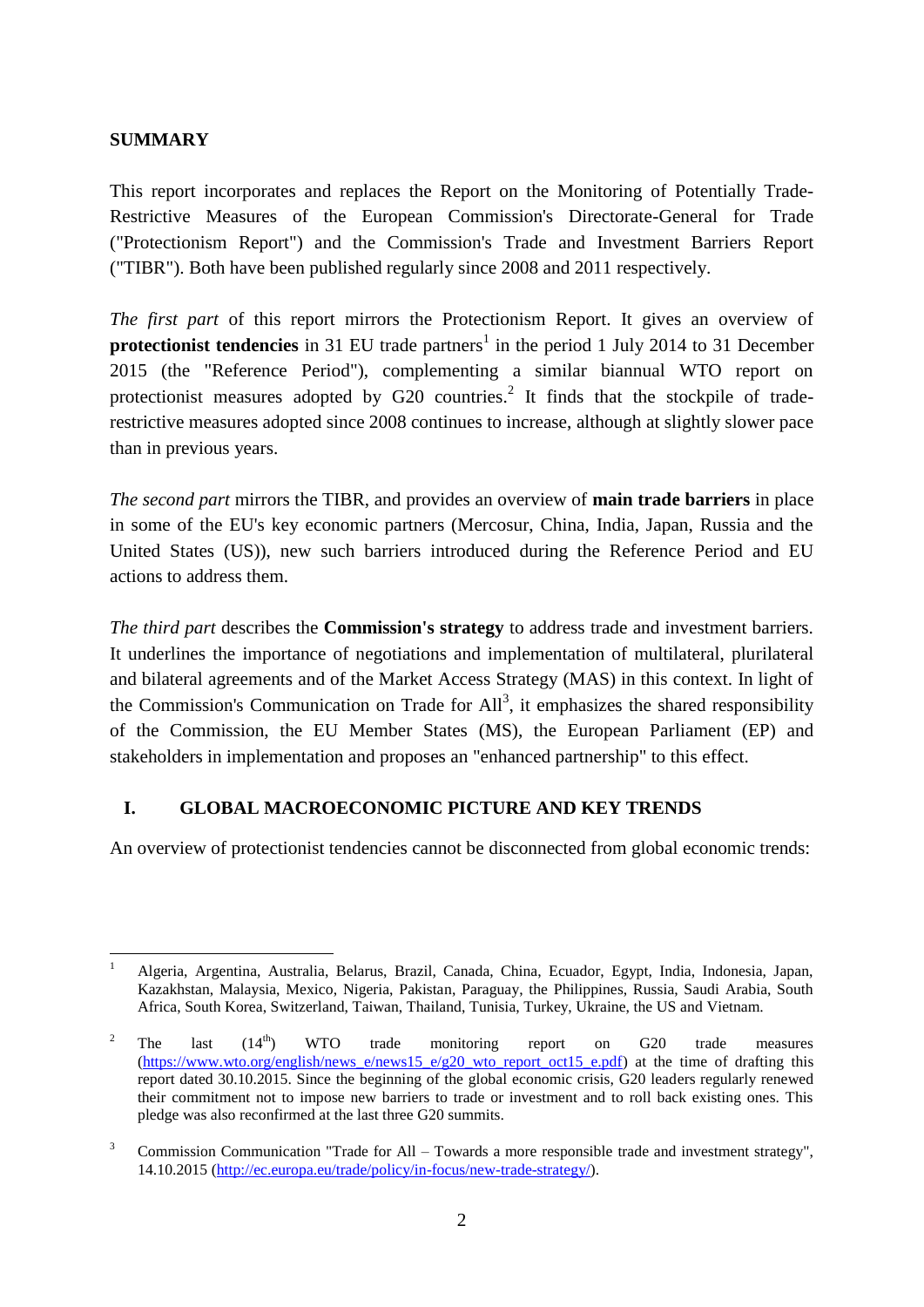#### A. MIXED MACROECONOMIC AND TRADE PERFORMANCE PICTURE

In 2015 growth strengthened in advanced economies (including the EU) while the emerging world entered a considerably more challenging environment driven by the slowdown in China, the fall of commodity prices and the tightening of international financial conditions. Overall, the world economy slowed down slightly to 3.1% (from 3.4% in 2014). Against this backdrop global trade activity in 2015 was relatively weak: trade volumes fell in the first half of the year (-0.7% in Q1 and Q2, on a quarterly basis) before returning to growth (+1.9%) in the third quarter<sup>4</sup>. For 2016 the latest IMF forecasts point to an acceleration of growth in world trade volumes (goods and services) to  $3.4\%$ <sup>5</sup>. The IMF also highlights a long list of risks to the outlook that could eventually lead to weaker than foreseen trade performance. Moreover, the WTO underlined that the expansion of world trade is already below the 5% average of the last 20 years (1995-2015).

The outlook is therefore characterised by a high degree of uncertainty. The deep recession in advanced economies that followed the outbreak of the global financial crisis paved the way for an atypical global recovery sustained by the emerging economies, which remained structurally vulnerable and proved to be too dependent on China, on very large capital inflows and on revenues from commodities exports. This proves to be a challenge for the robustness of the global economic outlook and risks curtailing the acceleration of trade expansion in coming months. There are also concerns that the current sluggish trade growth is of a more structural nature, reflecting a reduction in responsiveness (or elasticity) of trade to GDP over time. The macroeconomic uncertainty in the emerging and developing world together with the likely increase in volatility in foreign exchange and financial markets in the coming months calls for the monitoring of protectionist measures to be kept a policy priority.

B. NEW POTENTIALLY TRADE RESTRICTIVE MEASURES IN THE PERIOD 1 JULY 2014-31 DECEMBER 2015

#### 1. **General Protectionist Tendencies**

(a) General

As in previous Protectionism Reports, the Commission has taken stock of all potentially trade restrictive measures ("Relevant Measures") that were adopted, substantially modified or in an advanced stage of adoption in 31 EU trade partners in the Reference Period. The Staff Working Document accompanying this report lists all such Relevant Measures per country and provides a more detailed analysis of protectionist tendencies. A list of all Relevant Measures, measures rolled-back and trade facilitating measures adopted since 2008 is

<sup>&</sup>lt;u>.</u> <sup>4</sup> Cf.: [http://www.cpb.nl/en/number/cpb-world-trade-monitor-november-2015.](http://www.cpb.nl/en/number/cpb-world-trade-monitor-november-2015)

<sup>5</sup> IMF, World Economic Outlook Update, January 2016.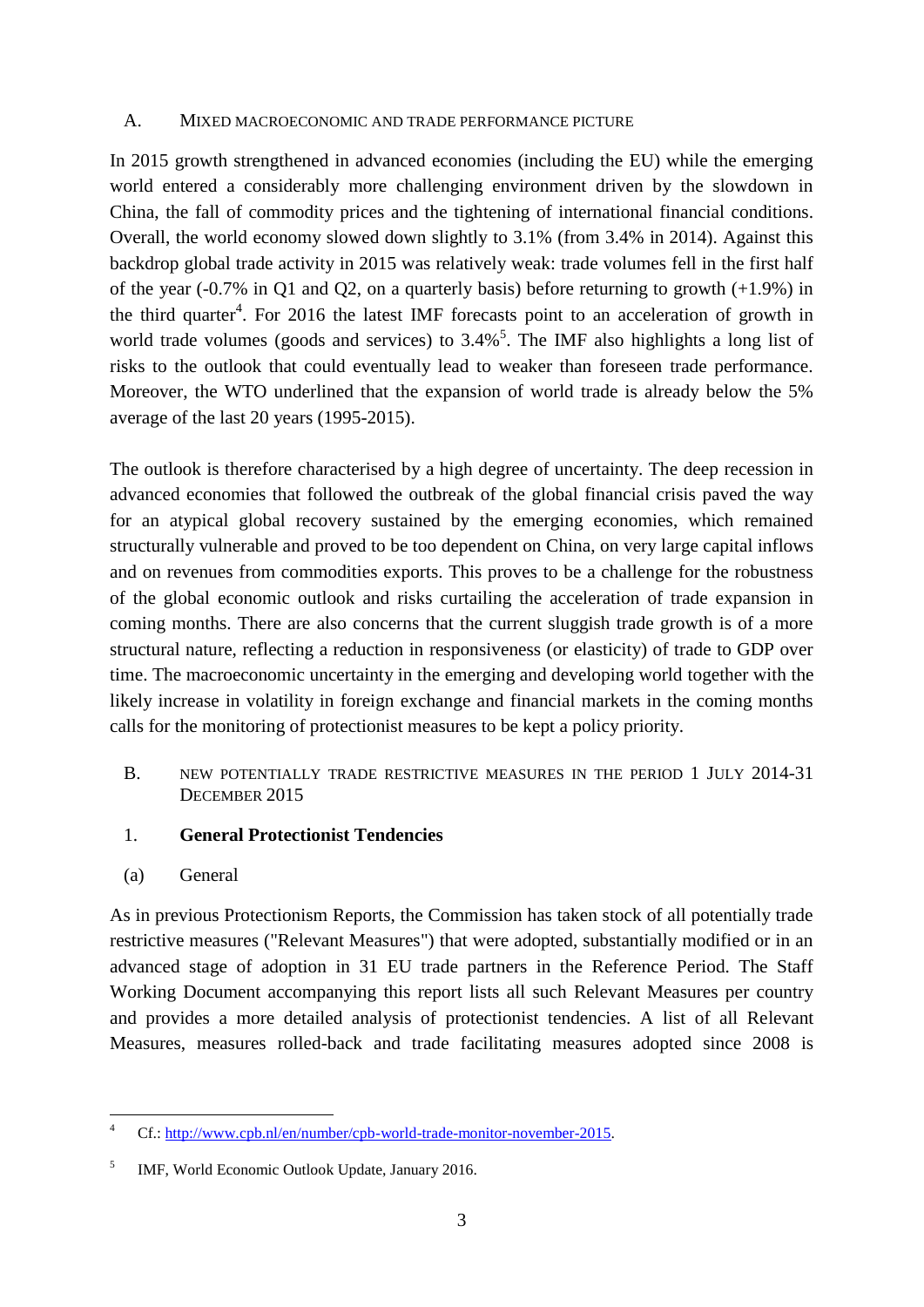published on the Commission's website (["overview of potentially trade-restrictive measures](http://trade.ec.europa.eu/doclib/html/154568.htm)  [December 2015"](http://trade.ec.europa.eu/doclib/html/154568.htm)).

Depending on the complexity, product scope, duration and comprehensive nature of the Relevant Measures, their effect on trade can vary and have more or less far-reaching consequences for EU or third country business. Also, the Commission may not have a full overview of all new Relevant Measures, which are often adopted in a non-transparent way. In line with previous Protectionism Reports, the aim of this section is thus to provide an overview of protectionist tendencies, not a comprehensive list of new trade barriers. This section does not prejudge the (il)legality of the Relevant Measures. Yet, all identified Relevant Measures have the capacity to unduly restrict trade.

During the 18-month Reference Period, a total of **201** new Relevant Measures were introduced while only **16** previously imposed Relevant Measures were actively withdrawn. Recalculation on the basis of a notional 13-month period for comparison with previous Protectionism Reports gives a total of around **145** newly adopted Relevant Measures, i.e. a **reduction** of 15% when compared to the 170 Relevant Measures identified in the previous Protectionism Report. However it increases the total stock of Relevant Measures identified since 2008 to **1059** while only **180** have been removed since then.

The protectionist tendencies observed in previous periods, as well as in the WTO's 14<sup>th</sup> trade monitoring report<sup>6</sup> are thus largely confirmed during this Reference Period. This also applies to several G20 member countries, despite their pledge to refrain from adopting new protectionist measures and to remove existing ones (cf. footnote [2\)](#page-1-0).

The same **emerging economies** as in the last Protectionism Report adopted the bulk of new Relevant Measures: **China, Russia, Indonesia and India** together account for nearly half of all new Relevant Measures identified. They were followed by South Africa, Argentina, Turkey, Ecuador, Algeria, Brazil, Mexico, Thailand, the US, Egypt, Nigeria and Malaysia.

<sup>1</sup> The methodology of the WTO's trade monitoring report on G20 trade measures differs from this report, as it takes into account a smaller group of countries over a shorter, 6-month period. It also includes trade defence instruments, which this report does not. Nevertheless, the findings of the two reports are largely consistent and both conclude that the rate by which trade-restrictive measures are being eliminated remains insufficient to significantly counteract the growing number of new measures.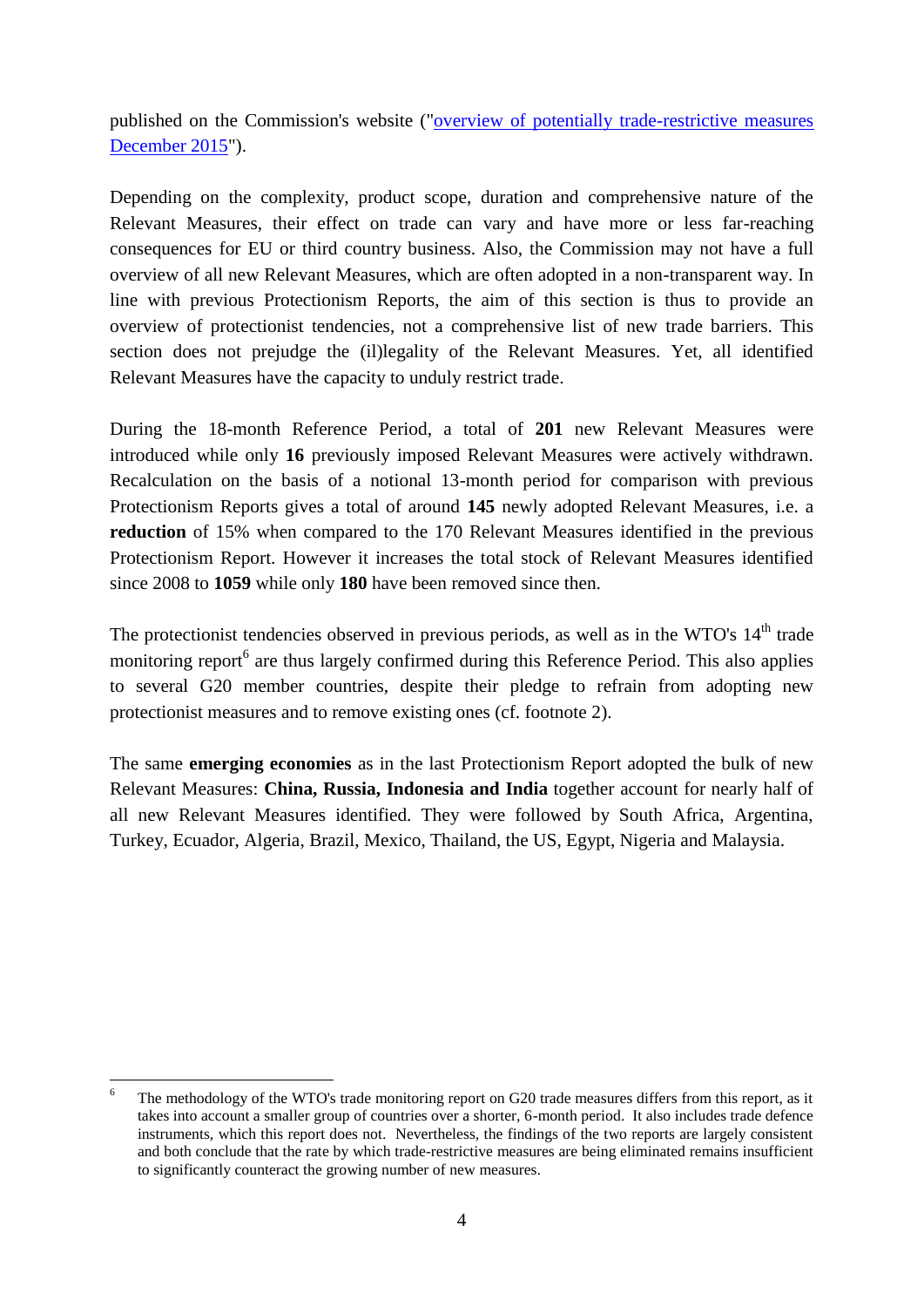

Tables 1 and 2 show a graphic representation of the main findings for this Reference Period:

**Table 1: Potentially trade-restrictive measures by country since October 2008** (\* - G20 countries)



**Table 2: Potentially trade-restrictive measures by type since October 2008**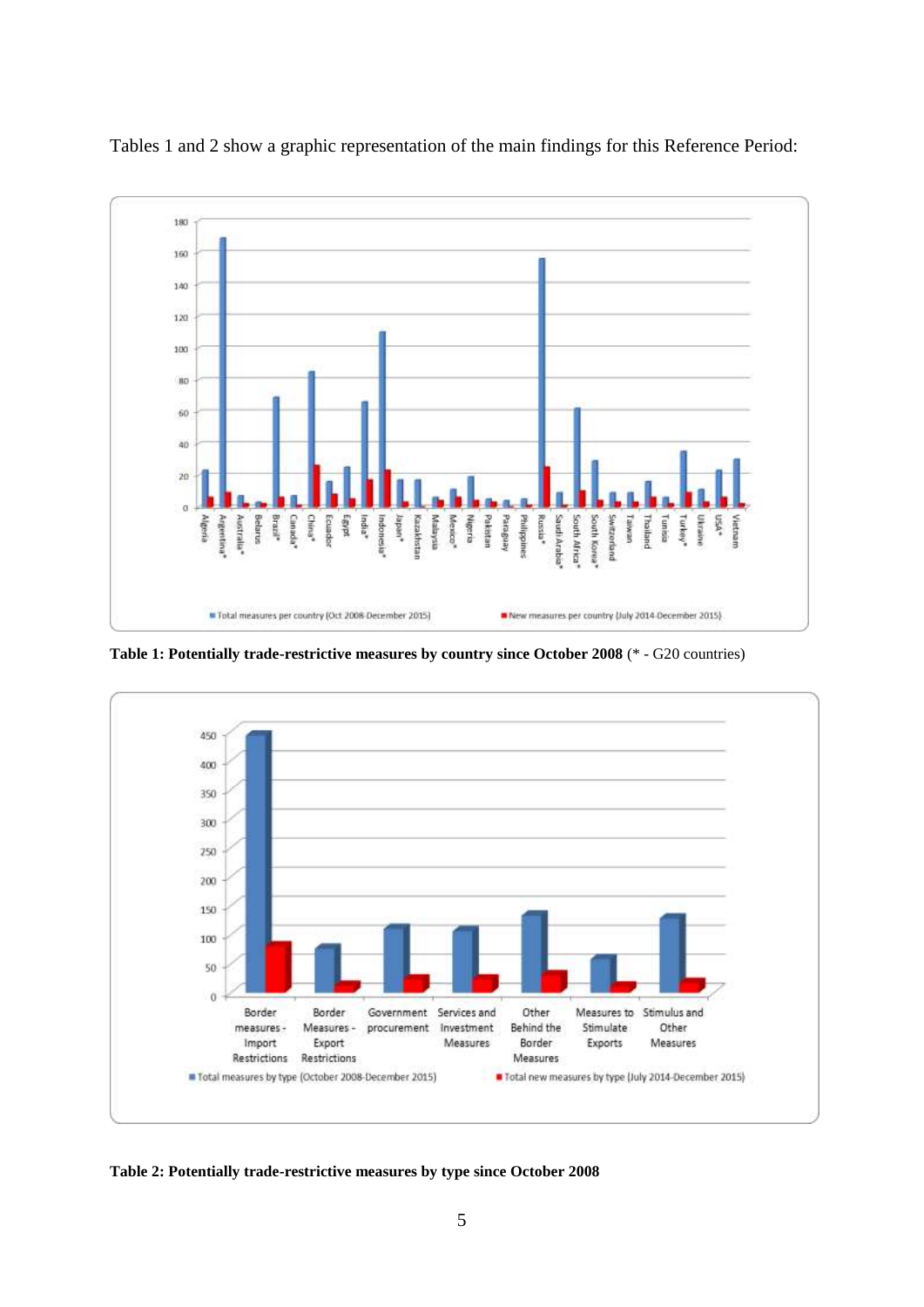#### (b) Border Measures

As reflected in table 2, in terms of types of Relevant Measures applied, countries once more resorted mainly to **border measures directly affecting imports and exports**, typically through tariff increases, quantitative restrictions, import licensing or through outright trade bans. Over the 18-month period, the number of new **import measures was again much higher (80)** than the number of **export restrictions (12)**. When calculated on a 13 month basis for comparison with the last Protectionism Report, the number of new import measures remains stable, while the number of new export restrictions has been reduced by half. While this is in itself a positive development, the increase in border restrictions is still far from counterbalanced by the number of such measures removed.

#### (c) Behind-the-Border Measures

The Reference Period also shows a significant increase in the number of **new measures applied "behind-the-border"** (**81**). This suggests greater reliance on internal measures affecting foreign competition, which are often more difficult to tackle than border barriers. They include new measures in the field of government procurement (**23**) and in services and investment (**27**) (both in line with the last seven years average), as well as **31** "other" behindthe-border measures. **China** once again resorted to the highest number of such behind-theborder measures, followed by **Russia**.

**Russia** issued the largest number of measures restricting **government procurement**, followed by the **US.** Compared to the previous reporting period, the number of such measures has significantly increased in Russia but decreased in the US. The continued protectionist trends in this area confirm the importance of ensuring the largest possible coverage of the Government Procurement Agreement (GPA) and of the EU's efforts in negotiating public procurement chapters in free trade agreements (FTAs), including TTIP. It also shows the importance of moving ahead with the proposed "International Procurement Instrument" (cf. section III.A.1).

In particular in the field of **services and investment**, **China** has adopted the highest number of restrictive measures, followed by **Indonesia**. The continued protectionist trend in many countries in this area underlines the need for an ambitious plurilateral Trade in Services Agreement (TiSA) as well as ambitious outcomes on bilateral services and investment negotiations, starting with the bilateral investment agreement with China (cf. section III).

Further, the **31 behind-the-border measures "other"** than those relating to services, investment or public procurement continue to represent an important part (**38%)** of newly adopted behind-the-border measures, although their number has decreased (by around 34%)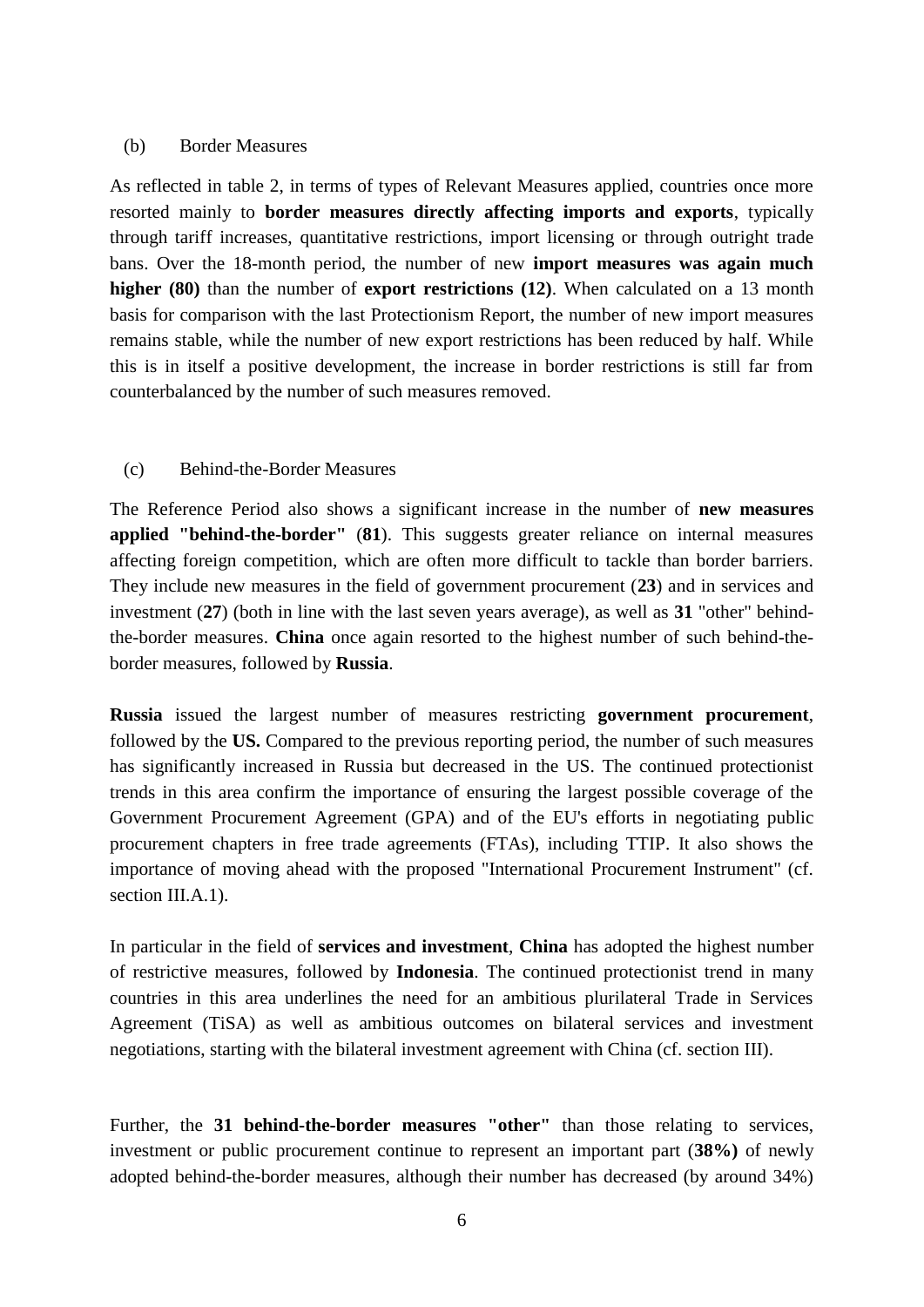compared to the previous reporting period. They typically include discriminatory tax measures or other discriminatory provisions favouring local business or requiring local content, registration procedures and other standards and technical requirements. Such measures have mostly been observed in **China**, followed by **Argentina, Thailand, Indonesia**  and **Algeria.** Also **Russia** follows an import substitution policy with a great number of measures containing local content requirements (LCRs), including in its subsidy schemes (cf. section II.F).

### (d) Stimulus packages and other incentives

Finally, many countries continued to support their economic operators with new **subsidies, incentives and other measures (28)**. Although we can observe a decline in the number of such new measures compared to the previous monitoring period, this does not apply to the number of newly introduced stimulus measures aimed at boosting exports **(11)**, which remains stable. Such measures can have distorting competitive conditions globally and they are regularly raised at the WTO Committee on Subsidies and Countervailing Measures (SCM).

## (e) Trade facilitating measures

In addition to monitoring protectionist tendencies, the Commission also took stock of measures potentially improving trade or investment conditions. In the Reference Period, **70 trade-facilitating measures** were identified, over 40% of them enacted by **China, Argentina and Mexico** together. On a 13 month basis, this number (**46**) is considerably higher than for the last monitoring period (36). This is a positive evolution as these measures contribute to the liberalisation of global trade flows and to the mitigation of existing protectionist trends, e.g., by reducing import or export duties, facilitating import procedures or relaxing foreign ownership limitations. However they do not qualify as eliminating existing obstacles in line with the G20 roll-back pledge (cf. footnote [2\)](#page-1-0).

#### 2. **Protectionist trends in specific sectors**

As observed in previous Protectionism Reports, many countries still retain barriers to the export of raw materials and discriminatory provisions relating to energy goods. During the Reference Period, existing export restrictions relating to **raw materials** were largely retained (e.g. in Algeria, Indonesia, Egypt, India and South Africa) and new ones enacted (e.g. in Indonesia, Malaysia and Ukraine). In the **energy** sector frequent use was made of LCRs (e.g. in Morocco, Nigeria, Turkey and South Korea). Tackling market access barriers and opening markets in these sectors remains a priority. The Commission has also committed<sup>7</sup> to include an energy and raw materials chapter in each trade agreement as part of the broader work to

 $\overline{7}$ <sup>7</sup> Commission Communication "Trade for All", footnote [3.](#page-1-1)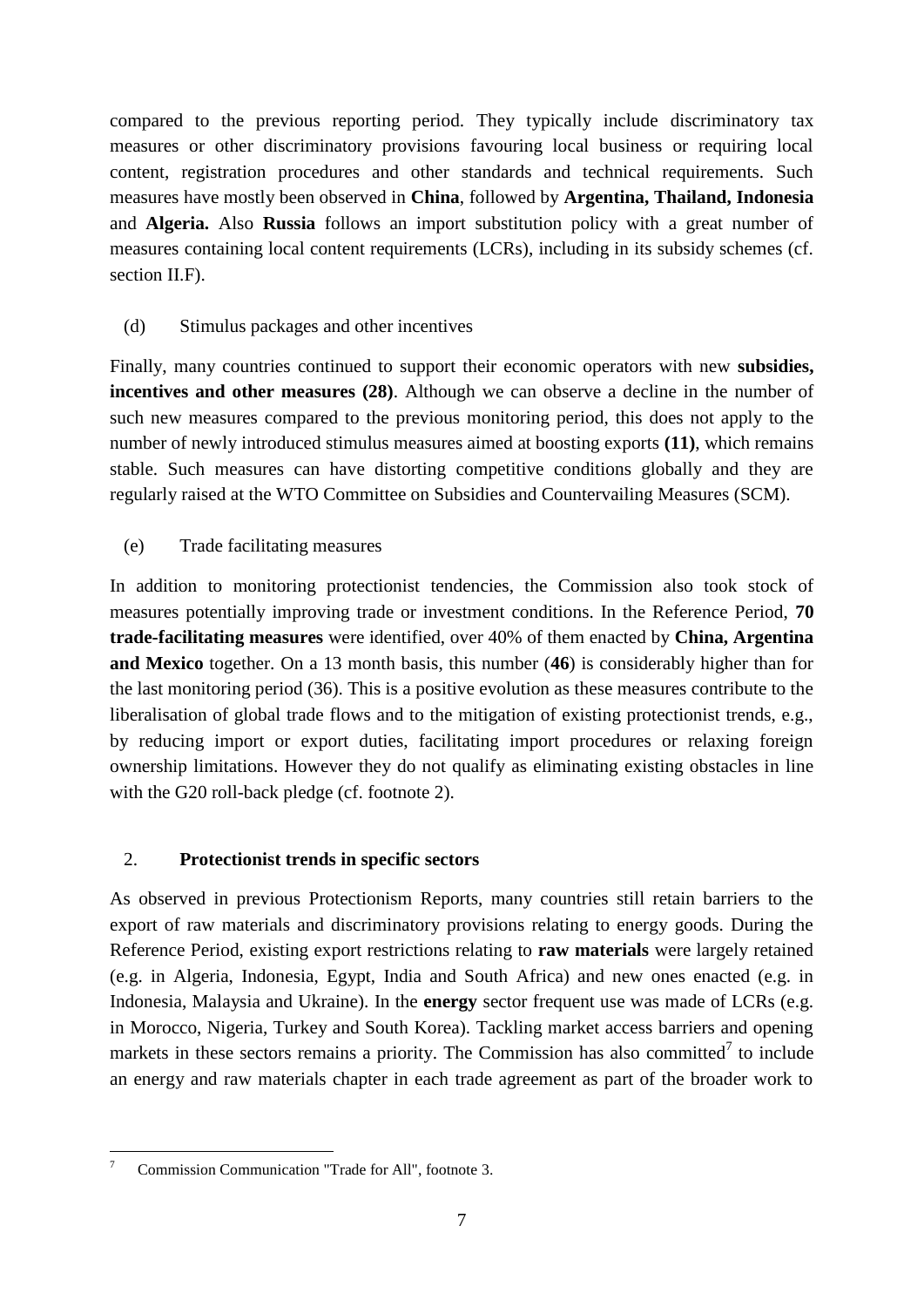create a European Energy Union<sup>8</sup> and in line with the raw materials initiative<sup>9</sup>.

Further, the digitalisation of the economy has brought new types of trade barriers. Since 2008, more than 35 Relevant Measures have been issued relating to the Information and Communication Technology (**ICT**) sector (mainly in China, India, Russia and Indonesia), of which more than 15 have been issued or implemented during the Reference Period. They often include localisation or LCRs. The Commission will use all available trade tools to tackle these challenges. Through trade agreements, notably FTAs and TiSA (cf. section III.A.1), it will seek to set rules related to ICT standards, e-commerce and cross-border data flows and tackle new forms of digital protectionism<sup>10</sup>. On the positive side, the recently concluded Information Technology Agreement (ITA2, cf. section III.A.1) will have a significant role in further eliminating customs duties on ICT products.

Finally, the acute worsening of global overcapacity in the **steel sector** has resulted in an increase of protectionist measures in this sector, in particular in the form of border measures (mainly duties), as well as in an increased use of Trade Defence Instruments (TDI), including safeguard measures (cf. section III.A.3.). The EU is also discussing with its partners bilaterally (notably with China) and within the OECD Steel Committee to tackle the root causes of the overcapacity problem. As true solutions are expected to take some time to emerge, this trend is likely to continue beyond the Reference Period. This is e.g. confirmed by the import licensing regime and quota for steel products introduced early 2016 in Algeria, the EU's second biggest steel export destination.

# **II. MAIN TRADE AND INVESTMENT BARRIERS MAINTAINED BY SOME OF THE EU'S KEY ECONOMIC PARTNERS ON 31 DECEMBER 2015**

This section describes the most significant trade barriers in place for some of the EU's key economic partners. In line with previous TIBRs, this Report focuses in particular on Argentina/Brazil (Mercosur), China, India, Japan, Russia and the US.

# A. ARGENTINA

1

While Argentina remains among the countries with the highest number of Relevant Measures enacted since 2008, the picture during the Reference Period is encouraging, with fewer such measures introduced than in previous periods and several positive developments following the entry into office of the new Argentine administration in December 2015.

<sup>8</sup> Commission Communication "A framework strategy for a resilient energy union with a forward-looking climate change policy", COM(2015) 80.

<sup>9</sup> Commission Communication, "The raw materials initiative", COM(2008) 699.

<sup>&</sup>lt;sup>10</sup> Cf. Communication "Trade for All" (footnote [3\)](#page-1-1), p. 12.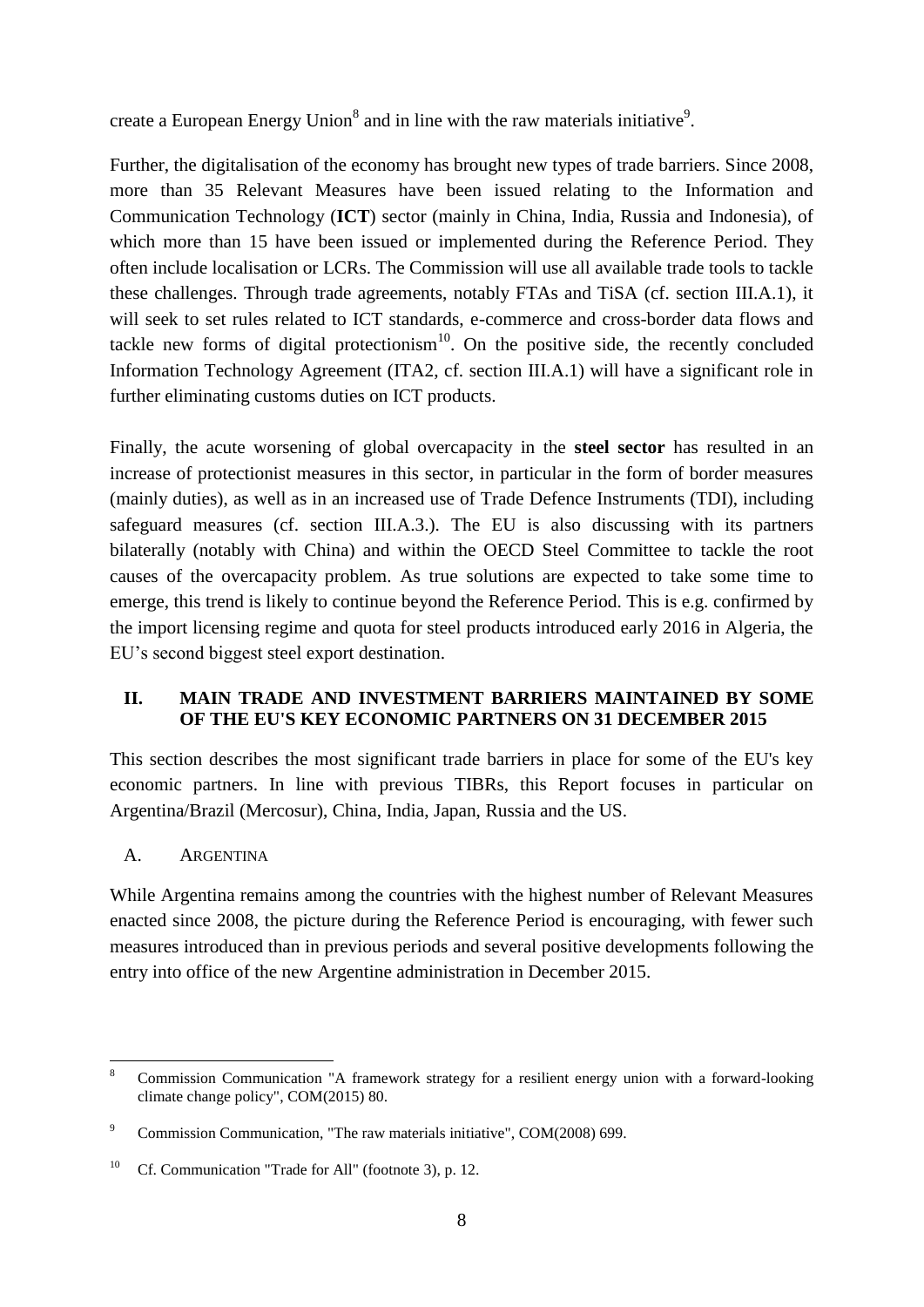*Trade facilitating measures* include the elimination in December 2015 of the "prior sworn import declaration" ("**DJAI**") for imports of goods (a major barrier over the last years) following a WTO ruling in a case initiated by the EU and others (DS438). However, the DJAI remains in place for services. Also, for goods it was replaced by a new Import Monitoring System (SIMI) and licence requirements (automatic for the majority of imports, but nonautomatic for around 1400 tariff lines). In addition, importers of footwear and textiles must submit a sworn declaration of product composition. The Commission will closely follow these new measures.

Further, the new administration lifted most **currency** controls and allowed the peso to freely float with the aim of increasing inflows of foreign currency and investments.

It further abolished the system of **export licences** and most<sup>11</sup> **export taxes** on agricultural and industrial products (a long standing issue for the EU economy with regard to open and secure access to raw materials). Export taxes on soybeans and soy by-products were reduced. Finally, Argentina also modified the **luxury tax** that applied to vehicles, motorcycles and boats, eliminating direct discrimination against imported products. The modified tax will be applied on a non-discriminatory basis but may still affect certain (more expensive) imported cars more than those locally produced.

#### B. BRAZIL

The number of new Relevant Measures Brazil adopted during the Reference Period remained stable, but significant barriers persist. Brazil continues to resort to border measures as much as to behind-the-border measures, including in particular by providing discriminatory support to its local economy in a wide range of economic sectors.

*Investment*: some sectors, including media and communications, aviation, transportation, postal services, mining and health care, are still subject to foreign ownership limitations. The EU seeks to address these restrictions both bilaterally in the Mercosur negotiations, and multilaterally.

*Taxes and subsidies conditional upon local content* continue to apply in many sectors, specifically automotive vehicles, electronics, automated machinery and other related goods. The EU launched a WTO case against Brazil (DS472) on discriminatory tax advantages in the automotive, electronics and technology sectors, for which a panel was composed on 17 December 2014. This dispute has since been joined procedurally with a similar case launched by Japan (DS497). In July 2014, Brazil also reintroduced the "*Reintegra*" programme which provides export subsidies in the form of tax advantages to domestic companies that export 50% or more of their production. The programme now covers most of Brazil's exports. The

 $11$ <sup>11</sup> Important exceptions include soybeans and soy by-products, biodiesel and seven tariff lines concerning ferrous waste and scrap.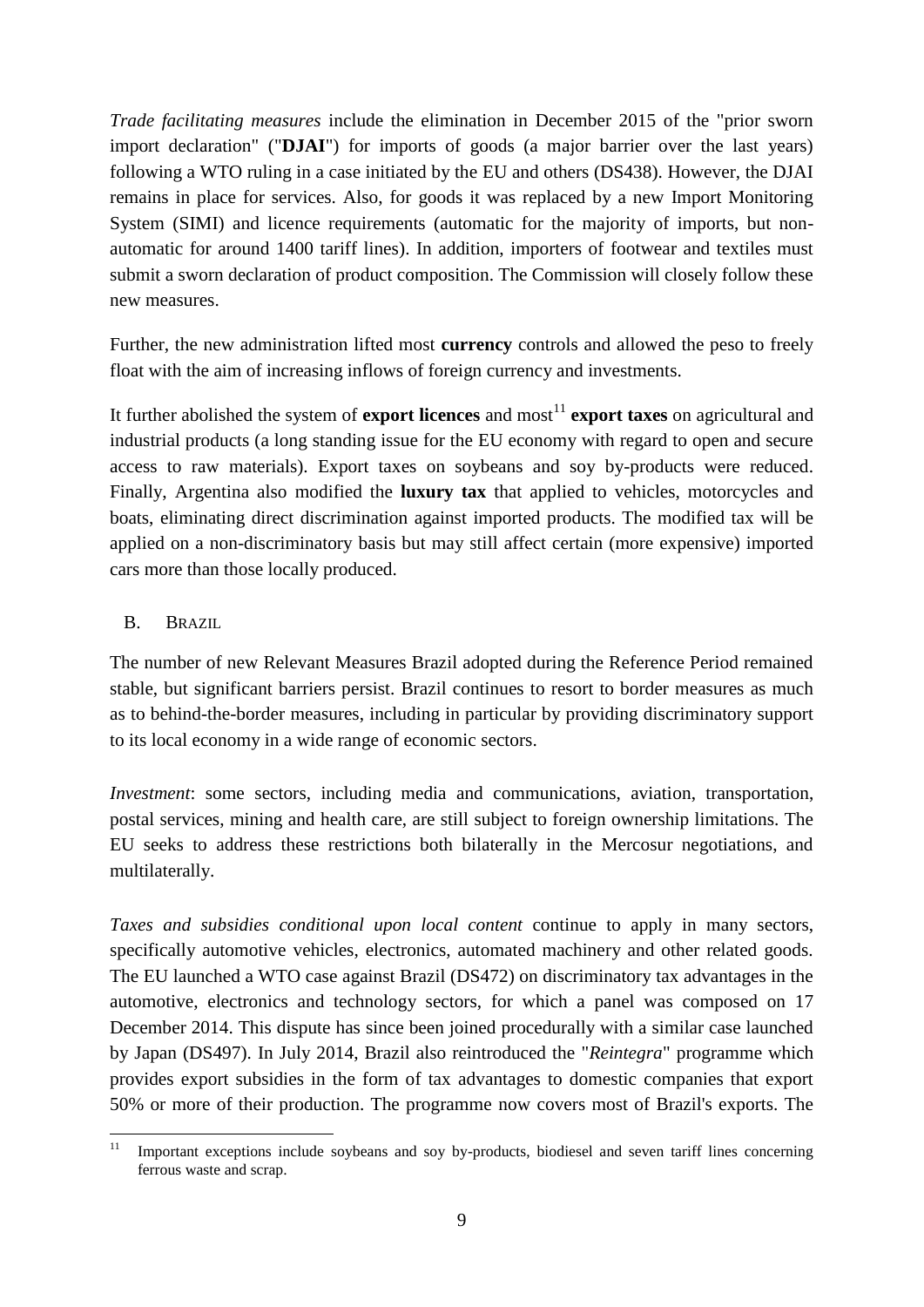Commission follows this issue closely with Brazil through the EU-Brazil Joint Committee Trade meetings, with particular focus on the method of calculating the tax credits. Its compatibility with the WTO Agreement on Subsidies and Countervailing Measures (SCM) is also being assessed.

*Other tax discrimination*: following a Supreme Court ruling on the tax calculation basis for social security taxes<sup>12</sup>, Brazil in June 2015 increased the rates of these taxes for imported goods, with a higher increase for certain specific categories of products (e.g. pharmaceuticals, cosmetics and tyres) resulting in discriminatory treatment of imports and increased market protection. The EU continues to raise this with Brazil.

*Procurement*: Brazil maintains measures establishing preferential margins (from 8 to 25%, across a wide range of sectors) for certain national products in public tendering procedures. The Commission is tackling this issue in the context of its procurement strategy.

*SPS*: Brazil maintains long, complex and unpredictable approval procedures; e.g. relating to the approval of labels for products of animal origin, delays to perform audits, or costly pest risk analyses for plant products to be performed by the competent authority of Brazil (MAPA). These have resulted in an important and longstanding backlog of EU applications to market animal and plant products. Brazil also fails to apply international standards on regionalisation for plant and animal pests and diseases and often delays pre-listing of EU establishments wishing to export products of animal origin to Brazil. The Commission regularly raises such issues in its bilateral contacts (e.g. the yearly meetings of the EU-Brazil SPS Consultation Mechanism) as well as in the WTO SPS Committee.

*Trade facilitating measures*: On the positive side, the discriminatory ad rem system for internal **taxation of wines and spirits** was abolished on 30 December 2015. A 5% nominal tax rate discrimination in favour of cachaça against other spirits remains, but proposals for a higher discrimination margin of 13% were rejected in the face of objections from the EU and other stakeholders. Brazil also announced new legislation that should speed up and simplify its **label approval procedures**, expected to be adopted in 2016, and it relaxed the LCRs for **exploration of oil and gas** through a newly adopted incentives program. In the field of **SPS**, in 2015 there was significant progress regarding exports from the EU to Brazil of dairy, pork, fish, honey, beef and related products and of several plants and plant products, following political engagement in Brazil and the EU. While not yet engaged on an import/export structured dialogue (listing the legal and administrative steps and timelines to solve all pending market access applications and SPS issues), MAPA also announced market opening for additional products, scheduled audits in several EU Member States for 2015 and 2016 and undertook to address systemic issues and the long list of remaining applications.

 $12$ <sup>12</sup> PIS ("Programa de Integração Social") and COFINS ("Contribuição para o Financiamento da Seguridade Social").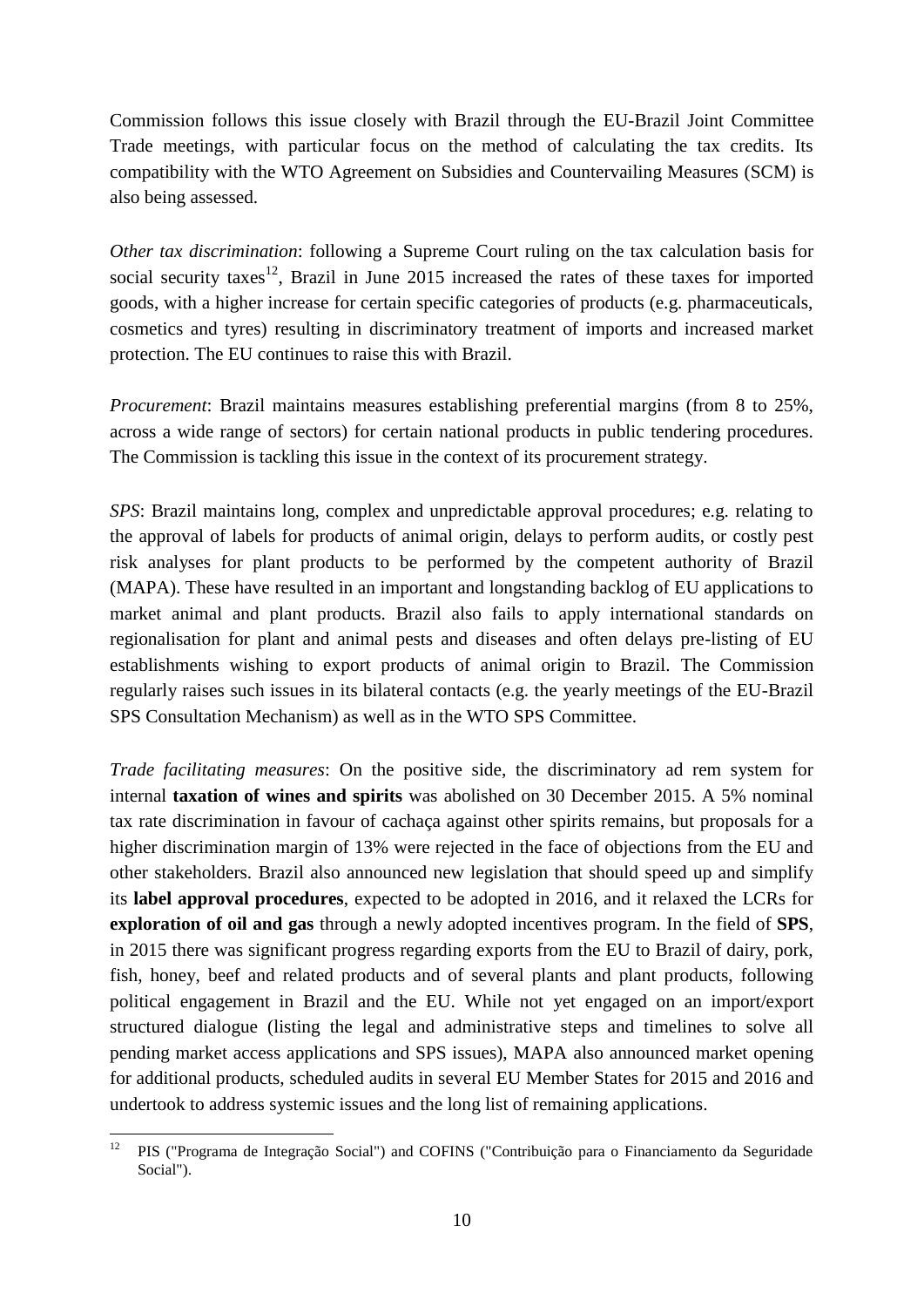## C. CHINA

1

China introduced more new Relevant Measures than any other country during the Reference Period, notwithstanding its commitment to increase market access for the private sector, including foreign companies<sup>13</sup>. Most of the new measures are behind-the-border measures, notably regarding services and investment.

EU companies continue to face numerous barriers in China, including relating to local partner requirements, market entry restrictions, approval processes, technology transfer as well as discriminatory post-establishment practices, for example in the field of technical regulations and standards.

*National security requirements:* Many of the new measures have been taken on the ostensible grounds of **"national security"**, including in the cyber domain. Examples include the National Security Law, the Anti-terrorism Law, the draft Cyber Security Law, the draft Law on Foreign NGO Management and measures taken in the context of "secure and controllable ICT" (in the banking and insurance sectors). Much of this legislation goes beyond essential national security concerns, contains broad and unclear definitions of national security that create legal uncertainty, oblige firms to hand over sensitive data to the authorities and generally risk imposing unnecessary restrictions on commercial activities. This is not consistent with China's Third Plenum commitment to "*predictable and open investment conditions*" and can potentially reduce trade, investment and innovation in China.

The EU has repeatedly raised these issues with China bilaterally and has commented on the above legislation during public consultations. This appears to have had an effect in relation to the suspension of the guidelines on secure ICT for banking. However, the above concerns remain and the Commission continues to follow this closely.

*Investment*: Progress to open up sectors closed to **Foreign Direct Investment (FDI)** remains slow. Restrictions include joint venture requirements, restrictions on technology transfer as well as local content and administrative pre-approval requirements. Further, the draft 'Foreign Investment Law', published in 2015, contains some positive elements, but also tightens national security review screening and requires prior approval for investments above a certain threshold. Areas where foreign investment is specifically restricted appear to have remained largely unchanged with new restrictions in some areas. In October 2015, China announced a **nation-wide "negative list" system** which foresees the adoption of two lists of sectors where investment is prohibited or restricted: one list for domestic investors (and foreign investors from jurisdictions having an investment agreement with China) and another list for other foreign investors. The system is intended to be both simpler and more transparent since for sectors outside the list, in principle, there should be no prior approval for investment.

<sup>&</sup>lt;sup>13</sup> The Third Plenum of the 18<sup>th</sup> National Congress of the Communist Party of China Central Committee was head in November 2013. It sets China's policy direction up to the year 2020. [http://www.china.org.cn/china/third\\_plenary\\_session/2014-01/16/content\\_31212602.htm](http://www.china.org.cn/china/third_plenary_session/2014-01/16/content_31212602.htm)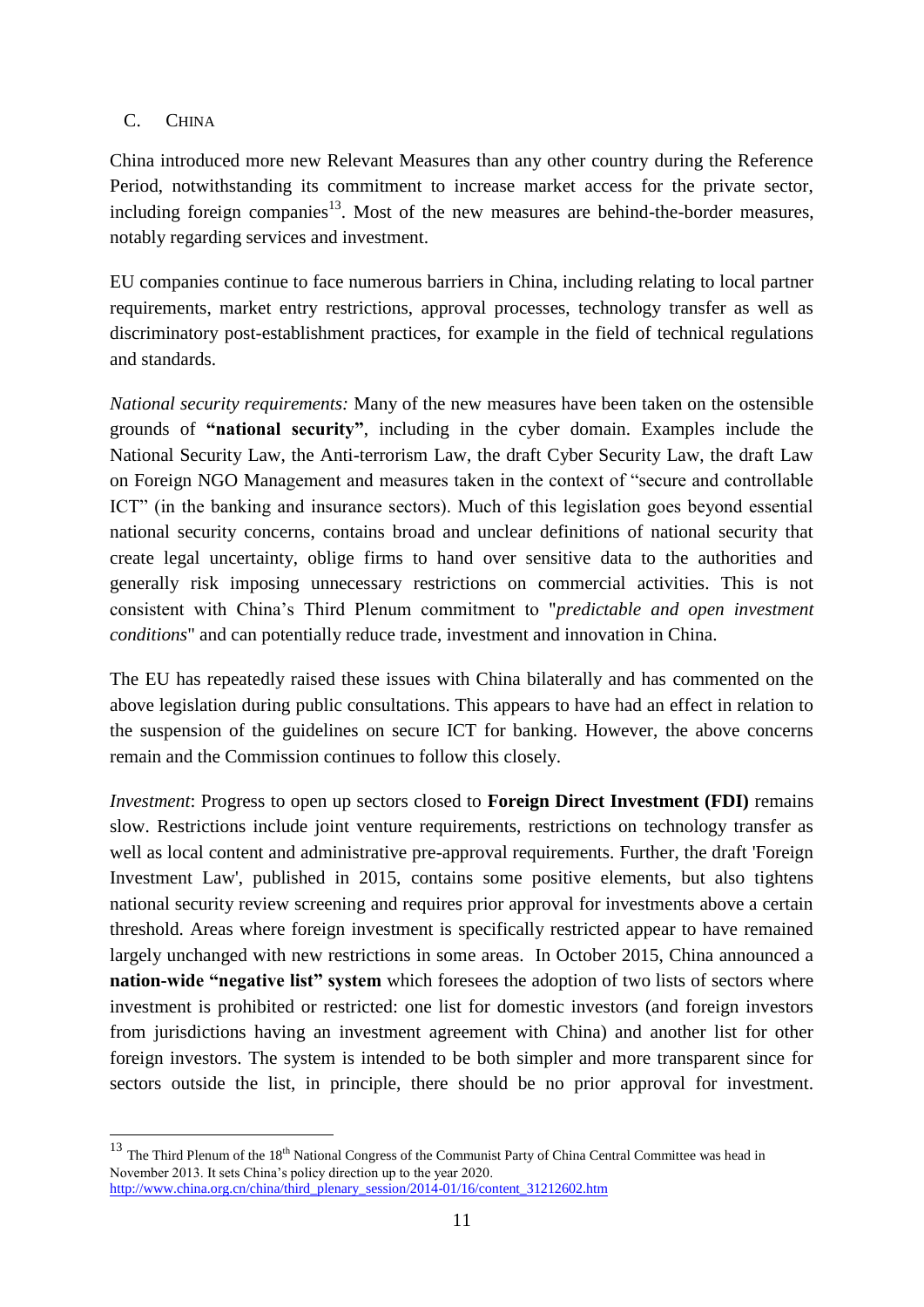However this remains to be implemented and is still discriminatory. Also, considerations of national security can take priority.

The ongoing EU-China negotiations for an investment agreement focus mainly on investment market access and protection issues, including improving the regulatory environment. In 2015 negotiations had not yet entered into sector-specific areas.

*Procurement*: the EU continues to encourage China to enhance its market access offer for accession to the WTO GPA and to bring its legislation into line with it. In December 2014, China submitted a revised GPA offer. The EU welcomes the progress in terms of coverage at sub-central level but significant improvements are still needed, in particular with regard to the coverage of State-Owned Enterprises (SOEs).

*Intellectual property***:** the Commission still has major concerns as regards patentability requirements, bad faith trade mark applications, protection for trade secrets, and the launch of competition cases against foreign IP holders. The administrative and judicial enforcement system in China remains problematic, particularly for foreign companies. E-commerce platforms have further aggravated China's severe counterfeiting problem. All these issues are raised bilaterally with China notably through the annual EU-China IP Dialogue and bi-annual IP Working Group.

*Sanitary and Phytosanitary measures (SPS)*: China remains a very important market for EU's exports of agri-food products and offers a huge growth potential. EU companies face many SPS-related import measures in China, despite the very high EU food safety standards. This includes overly burdensome approval procedures, causing delays for years in some cases (notably for meats); country-wide bans without scientific justification (such as an over 15 years old ban on beef imports from most EU Member States, allegedly on BSE grounds); noncompliance with international standards; and country-wide bans following any outbreak of major diseases (such as avian influenza and African swine fever) inconsistent with international rules on regionalisation. In 2015, China also redrafted its Food Safety Law, in particular for imports of dairy products. The Commission has made submissions in relation to the relevant draft implementing rules with a view to preventing unnecessary restrictions. SPS issues are tackled through several bilateral dialogues.

*Technical Barriers to Trade (TBT)*: For **medical devices** and **pharmaceuticals**, China's regulatory system should be aligned with international standards on issues such as clinical trials and registration requirements. Also, the registration process for new **cosmetics** ingredients should be improved and limited to higher risk ingredients. Concerning labelling of cosmetics by using stickers (so-called "overstickering"), it is positive that China suspended a measure aimed at prohibiting overstickering. The Commission addresses these issues through bilateral trade dialogues and sector-specific technical dialogues.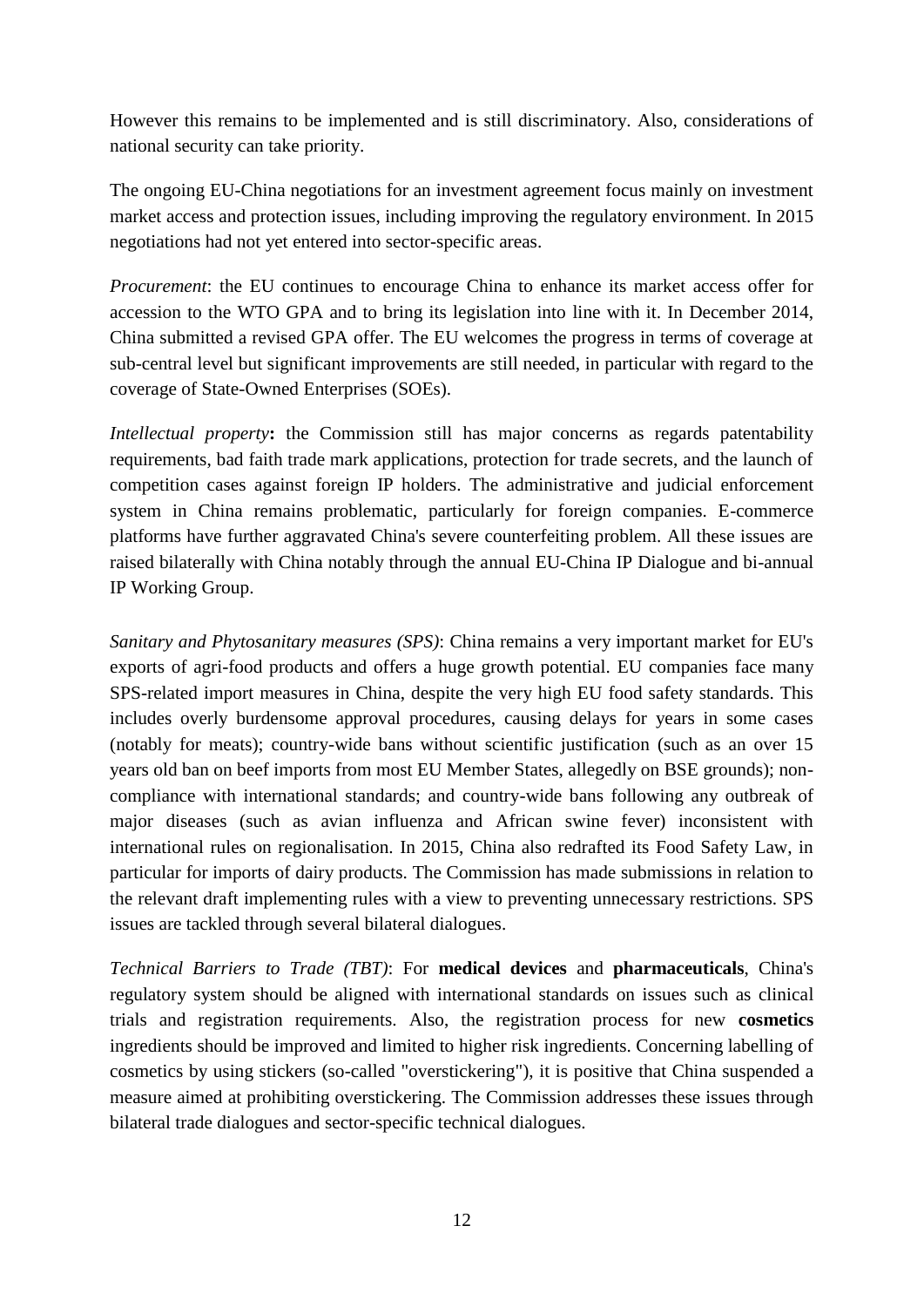#### D. INDIA

India still features amongst the four countries with the highest number of new Relevant Measures.

*Tariffs*: It **raised duties** on many products including ICT, steel and motor vehicles. Regarding ICT, India effectively imposes a 10% customs duty on four groups of ICT products, claiming that they do not fall under the Information Technology Agreement 1 (ITA1). The Commission has raised the issue regularly with India, including in the context of the EU-India ICT Working Group and the Sub-Committee on Trade, and a Market Access Team has been set up at the EU Delegation in Delhi (bringing together the EU, Member States and stakeholders) to closely follow up on ICT issues. Relating to steel, in a possible attempt to limit the negative effects of global overcapacities, India imposed a provisional safeguard duty of 20%, increased customs duties for certain steel products and extended mandatory BIS certification (cf. TBT below).

*SPS:* Indian requirements appear disproportionate and often diverge from international standards. EU exports affected include **animal and animal products** (particularly bovine semen, pork), **plant and plant products, processed food and alcoholic beverages**. India is reviewing comments submitted by EU companies and authorities to its Draft 2015 Regulation on alcoholic beverages and the competent authority (FSSAI) accepted a dialogue with the EU and to meet European industry.

Further, in September 2015 India restricted imports of **apples** exclusively to the port of Mumbai, causing an increase of cost for EU exporters in reaching the final destination. India eventually withdrew the measure in January 2016, after the EU raised this issue bilaterally and in WTO Committees.

*TBT*: ICT and steel products as well as tyres continued to be affected by disproportionate conformity assessment requirements that do not seem in line with the WTO TBT Agreement. In particular, the proposed mandatory in-country security testing and certification of **telecom network elements** (postponed until April 2016) raises questions about test methods, costs and delays. Further, the Bureau of Indian Standards' (BIS) mandatory certification regime for 15 **steel** products was extended to 21 additional steel products and to three stainless steel products, placing an additional strain on EU steel industry in the form of burdensome and lengthy conformity assessment procedures and factory inspections. With regard to **tyres**, marking fees and bank guarantee requirements continue to be key barriers for EU exporters. Also the new BIS scheme for testing and inspection for certification of **cars and pneumatic tyres** for passenger cars introduces the concept of 'control unit' (5,000 tyres of the same family) and requires testing of every tenth control unit. This is an improvement compared to the previous requirement of 3-monthly Conformity of Production (COP) tests on all sizes of tyres imported to India, but is still very burdensome. The EU addressed this with India and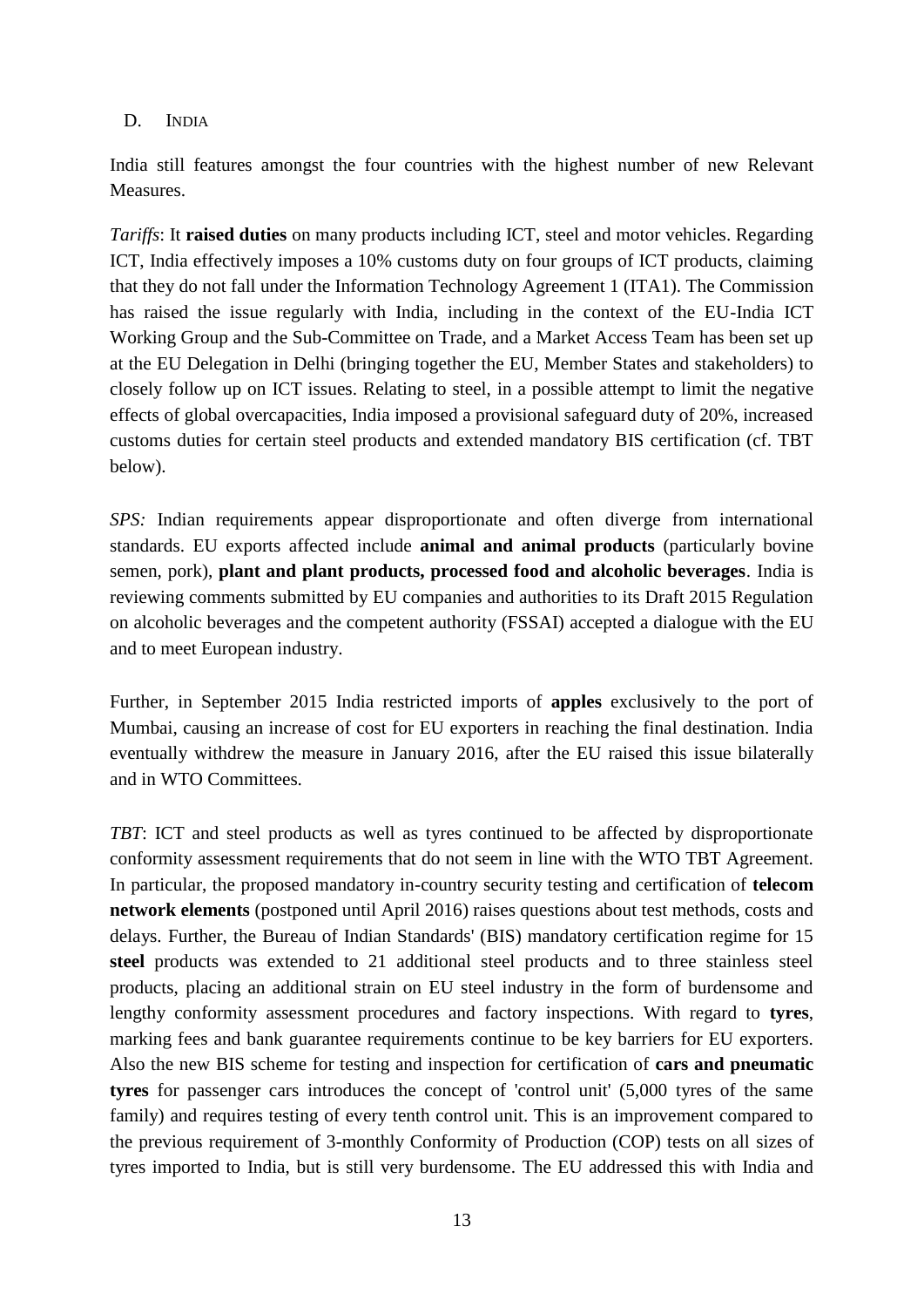requested notification of the measure to the WTO. In 2015 EU companies also experienced TBTs in the implementation of the Indian liberalisation reform in **retail and insurance services** and relating to the marketing and labelling of **alcoholic beverages**.

The Commission raises these NTMs regularly in the WTO TBT and SPS Committees, bilaterally in the relevant EU-India Working Groups and at the EU-India Sub-Commission on Trade. Also close interaction is maintained with EU Member States and stakeholders both in Delhi and in Brussels.

*Procurement:* no further substantial progress can be reported with regard to the implementation of the Preferential Market Access policy for domestically manufactured electronic goods in public procurement.

*Intellectual Property*: **effective patent protection** in India remains difficult. The reasons include restrictive patentability criteria, such as the overly restrictive definition of "inventive step" to deny patent protection for innovative pharmaceuticals that build upon pre-existing products, combined with difficulties in enforcing patents and extremely broad criteria for granting compulsory licences or for the revocation of patents. This affects pharmaceuticals, chemicals and other sectors where local innovation is being promoted. India has so far declined the EU's calls for a regular IP-dialogue (in accordance with a specific 2005 agreement), but the Commission continues to channel its concerns through other bilateral contacts, including the EU-India Sub-Committee on Trade.

*Investment:* on **multi-brand retail**, the new Indian government did not withdraw the existing 51% FDI cap (despite announcement during elections that it would close this part of retail from FDI), but left its implementation up to the discretion of each single Indian State, without ensuring enforcement from the centre. This *de facto* restricts EU investments in the majority of Indian States. On the positive side, the 30% LCR for FDI in **single brand retail** (to be achieved within five years from receipt of the first FDI tranche) was relaxed in November 2015 and the applicable condition should be 30% LCR in five years as of the start of business operation. The current text of the notification states that the 30% LCR should be achieved immediately upon start of business operations, but the competent ministry has promised to correct this. Also, following regular discussions between the EU and relevant Indian authorities, single brand retailers are allowed to sell online since November 2015.

#### E. JAPAN

The EU seeks to address the numerous longstanding market access barriers (including tariffs, non-tariff measures (NTMs - i.e. TBT and SPS) and public procurement restrictions) in its comprehensive FTA negotiations with Japan. This has already had some concrete results:

*NTMs*: Some TBT/SPS barriers (e.g. regarding organic food, liquor wholesale licensing) have already been resolved. On some others for which Japan committed to act during the first year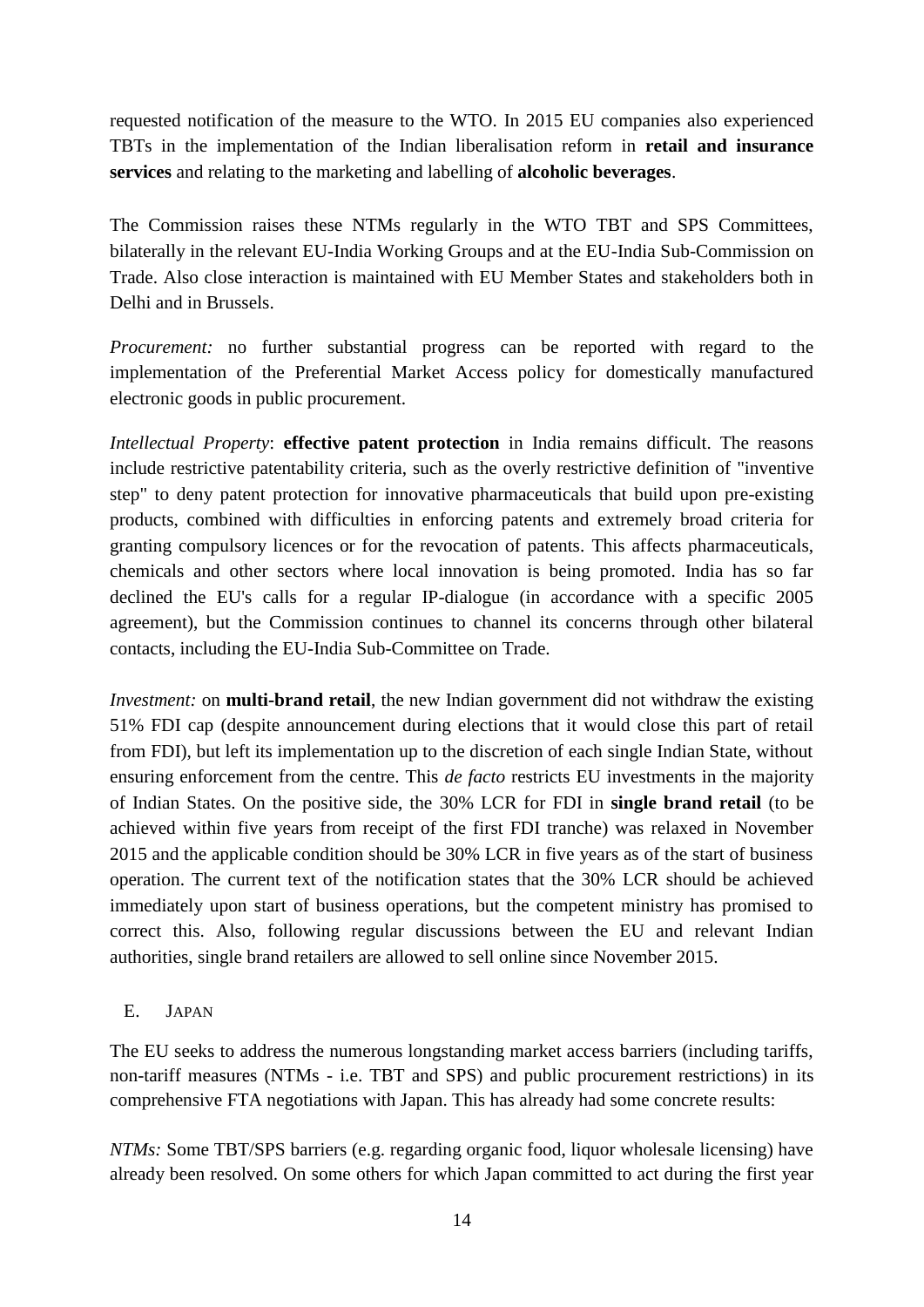of negotiations, significant progress can be reported, including on the adoption of **international standards** (e.g. pharmaceuticals, food additives, medical devices authorisation procedures and automotive standards on the basis of UNECE regulations). Further, by 31 December 2015 Japan had lifted its long-standing ban on **beef** (based on an alleged BSE risk) for four EU Member States and application procedures were at an advanced state for three other Member States. Discussions also continue regarding the restrictions on imports of **pig meat and pig meat products** from certain EU Member States that Japan still maintains.

In general, negotiations on NTMs continue on the basis of a second list submitted to Japan in December 2014. This list includes many outstanding SPS-related measures, such as the approval of food additives. Other possible NTMs are addressed in the context of specific FTA chapters, such as subsidies for which disciplines are being discussed within the competition chapter.

*Procurement:* The EU is also negotiating the further opening of the Japanese public procurement market, including its railway market. As part of the discussions on the so-called "one-year package", Japan has already taken concrete measures to increase the transparency of its railways procurement market. Discussions now continue with the objective of improving market access for EU companies, notably by addressing the so-called "Operational Safety Clause", which Japan can invoke to avoid public tendering procedures.

## F. RUSSIA

EU trade policy vis-à-vis Russia focusses on solving a range of trade restricting measures that Russia has recently put in place, including some that breach its WTO commitments. After China, Russia introduced the highest number of new Relevant Measures during the Reference Period, resorting mostly to measures directly at the borders.

*SPS*: Russia introduced 10 new SPS-related import bans during the Reference Period. The EU has an ongoing WTO case against Russia's import restrictions on live pigs, pork and certain pig products originating in the EU (DS 475). On 7 August 2014 Russia imposed a new, politically motivated, ban on agricultural products and foodstuffs from the EU, applying to countries – including EU Member States – that took sanctions against Russia in the context of the Ukraine crisis. Overall losses for EU exports have been partially compensated by increased exports to China, South Korea, Hong Kong, Turkey and the US. But certain Member States and sectors have been hit hard (e.g. dairy products sector in Finland and in the Baltic countries).

*Tariffs*: Russia's tariffs on paper and paper products, appliances (such as refrigerators) and palm oil appear to violate Russia's WTO bound tariff commitments. On 31 October 2014, the EU launched a WTO case challenging such tariffs (DS485). On 15 September 2014, it also launched a WTO case (DS479) against the illegal levy by Russia of anti-dumping duties on light commercial vehicles from Germany and Italy.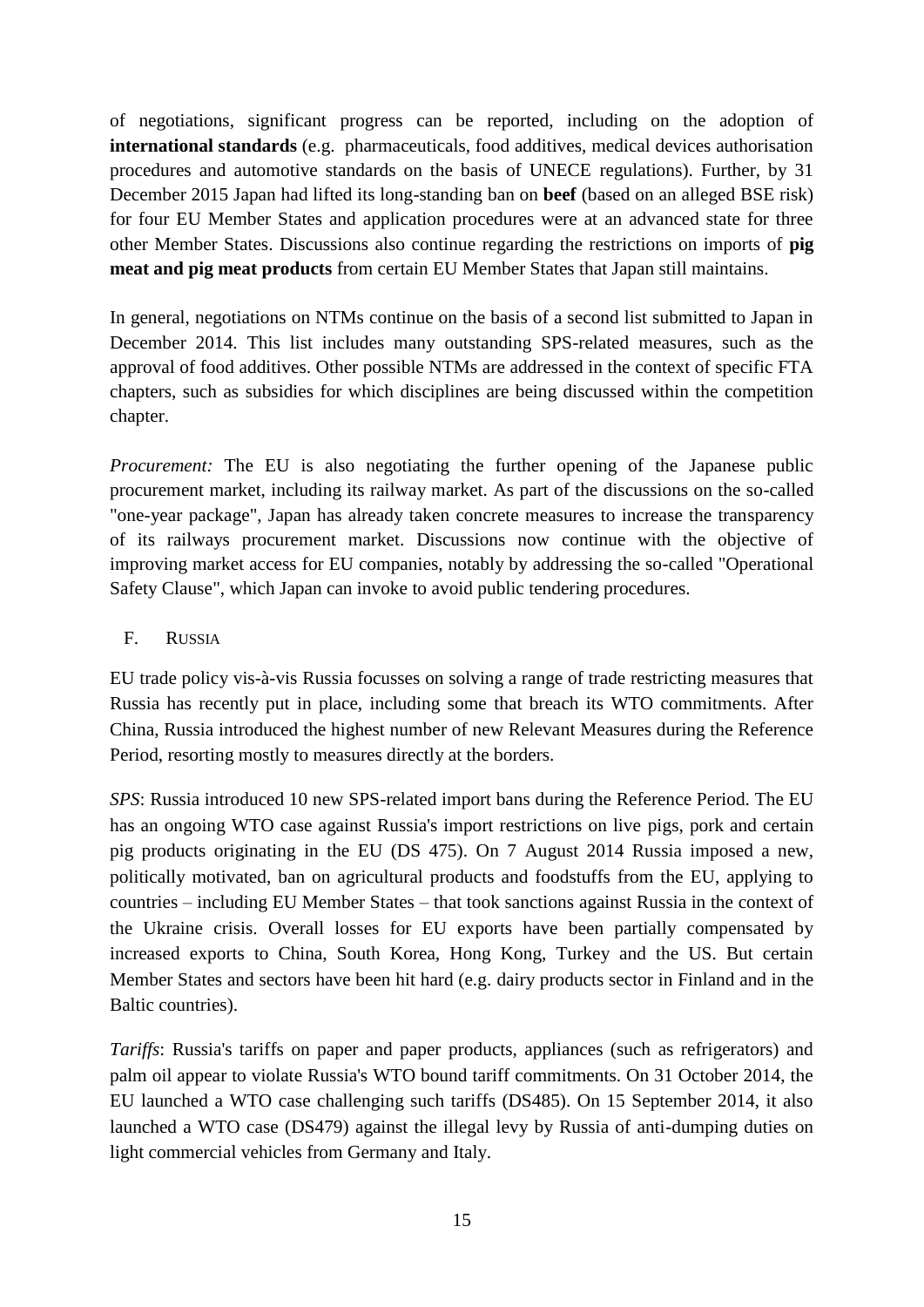*TBT*: Some of the Russian technical regulations, now adopted at the level of the Eurasian Economic Union, impose overly burdensome conformity assessment requirements that are not in line with international standards. The Commission is particularly concerned about two: the draft technical regulation on alcoholic drinks safety (in particular its provisions on beer, wine and hard liquors) and the draft amendments to the regulation "On safety of products for children and adolescents". The Commission has raised concerns regarding these regulations bilaterally and at the WTO TBT Committee and has requested Russia to ensure sufficient time before entry into force in order to allow manufacturers to adapt.

*Subsidies*: Russia adopted a number of **discriminatory subsidy programmes** favouring Russian producers, in particular in the car sector (subsidies with LCRs) and in the form of subsidies to producers of farm equipment and agricultural machinery under local content conditions. This is detrimental for EU exporters of cars and agricultural machinery (in particular of combine harvesters) which have a strong interest in the Russian market. The Commission has addressed this several times bilaterally and in WTO committees.

*Procurement*: Russia adopted a series of **sectorial measures** during the Reference Period restricting access to public procurements for non Russian companies. Russia has not signed the GPA, but this series of measures is likely ultimately to be economically counterproductive. It also adopted legislation aimed at formalizing the policy of giving **preference to Russian goods** in procurement by Russian SOEs and investment projects (including with private companies) with a minimum of 10% State participation.

G. UNITED STATES (US)

For the US, market access barriers are mainly addressed in the ongoing TTIP negotiations.

*Procurement*: After Russia, the US introduced the largest number of new procurement restrictions during the Reference Period. "Buy American" restrictions at federal, state and local levels still cover a large portion of public purchasing.

*Intellectual property (IP)*: EU companies face difficulties in protecting IP rights, particularly EU geographical indications (GIs) in the wine, cheese and meat sectors.

*SPS/TBT*: The US still maintains several long-standing TBTs (such as third party certification or local standard requirements in certain sectors, notably engineering) as well as SPS import restrictions on meat (sheep, beef and goat) and on egg products, as well as excessive delays in processing import applications by EU companies for certain animal and plant products.

The TTIP negotiations provide an important opportunity to remove these restrictions, achieve a better protection for EU GIs in the US and obtain commitments to process SPS applications more quickly.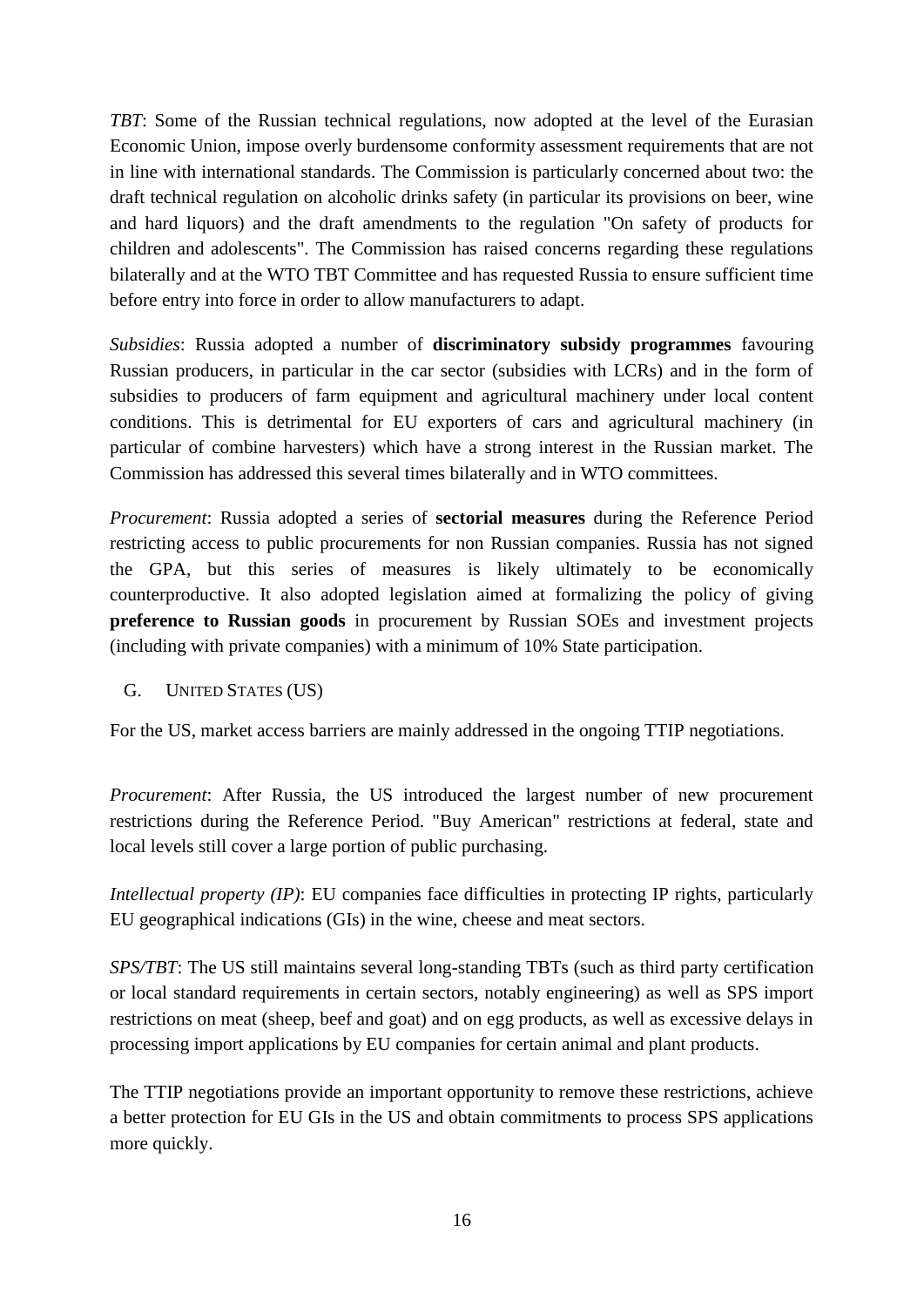*Subsidies*: During the Reference Period, the EU launched a new WTO case against the US concerning subsidies granted to Boeing (DS487).

# **III. EU STRATEGY TO ADDRESS TRADE AND INVESTMENT BARRIERS**

A. MULTILATERAL AND PLURILATERAL TRADE FRAMEWORK AND NEGOTIATIONS

## 1. **Multilateral and plurilateral trade negotiations**

The continuous increase in the number of trade restrictions world-wide and the limited rollback as described above underline the importance of a strong multilateral trade framework that can effectively address such protectionist measures. The EU therefore continues to be a strong supporter of furthering the multilateral trade agenda and disputes resolution system, which remain the cornerstone of EU trade policy $14$ .

In this context, the **WTO "Nairobi" package,** agreed at the 10<sup>th</sup> WTO Ministerial Conference of 15-18 December 2015 ("MC10") delivered a very significant deal aimed at ensuring fairer global trade and supporting development. Agreement was reached among others on **eliminating subsidies and other schemes unfairly supporting agricultural exports**; ensuring that food aid for developing countries is given in a way that does not distort local markets; seeking to simplify the conditions that exporters from the poorest countries have to meet so that their products benefit from trade agreements (rules of origin) and giving more opportunities for businesses from the poorest countries to provide services in other WTO member countries. The outcomes achieved on least-developed country specific issues, as well as the decisions on the accessions of Afghanistan and Liberia showed the attentiveness of WTO to the needs of its most vulnerable members. Moreover, MC10 saw the conclusion of the **Information Technology Agreement (ITA2),** which eliminates customs duties on more than 200 high-tech products (including semi-conductors, medical equipment, game consoles and GPS devices), extending the 1996 ITA to cover EUR 1.3 trillion in global trade.

On 5 October 2015, the EU ratified the **WTO Trade Facilitation Agreement (TFA)**, the most significant multilateral trade deal since the 1990s. The TFA is expected to significantly simplify and modernise customs procedures around the world. This should help in particular small businesses access new export opportunities. It should also play a significant role in increasing developing countries' involvement in global value chains.<sup>15</sup>

At the plurilateral level, negotiations on a **TiSA** progressed well and are expected to speed up in 2016. TiSA is currently being negotiated by 23 WTO members (including the EU), which

<sup>&</sup>lt;u>.</u>  $14$  Cf. Communication "Trade for All" (footnote [3\)](#page-1-1), pp. 27-29.

<sup>15</sup> <http://trade.ec.europa.eu/doclib/press/index.cfm?id=1374>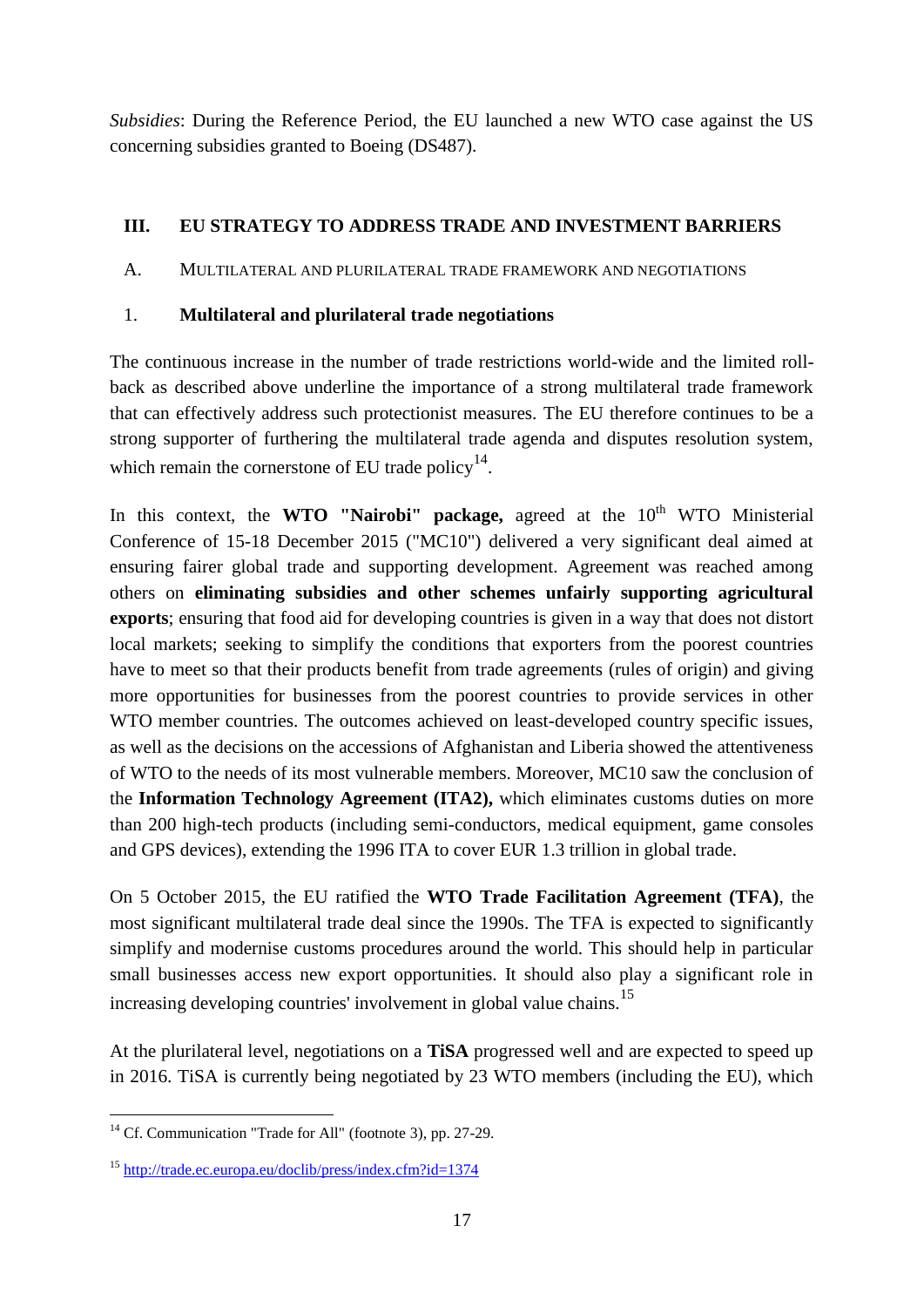together account for 70% of world trade in services. It aims at liberalising trade in services beyond the GATS in areas such as licensing, financial services, telecoms, e-commerce, maritime transport, and professionals moving abroad temporarily to provide services. Services account for some 70% of EU GDP and employment and represent an increasingly important part of international trade. The TiSA has significant potential to help EU businesses export services.

Since July 2014, the EU and 16 other WTO Members have also been negotiating an agreement to liberalise global trade in environmental goods (the "**Environmental Goods Agreement**" or EGA), with the aim of removing barriers to trade and investment in goods, services and technologies that can contribute to protecting or improving the environment. At present the talks focus on removing tariffs on a broad range of environmental goods. The EU's ambition is also to include services related to exports of environmental goods (e.g. repair and maintenance of wind turbines) and to tackle non-tariff barriers, such as LCRs or restrictions on investment. The EU being a world leader in exports and imports of environmental goods, the EGA could create significant opportunities for EU business.

The revised **GPA** entered into force on 6 April 2014. While the ratification process is ongoing, discussions continue on upcoming accessions to the Agreement, in particular those of China and Australia. The EU participates in these discussions with the aim to ensure the largest possible coverage.

In addition, on 29 January 2016 the Commission adopted an amended proposal for an **"international procurement instrument**"<sup>16</sup>, a tool to promote further opening of public procurement markets around the world. While the EU is an open economy, many of the EU's major trading partners apply restrictive practices discriminating against EU businesses. Many such new measures were again adopted during the Reference Period (cf. section I.B.1.(c)). The new proposed tool should allow the Commission to initiate public investigations in cases of alleged discrimination against EU companies in third country procurement markets. If the discrimination is confirmed, the Commission could invite the country concerned to engage in consultations on the opening of its procurement market. If this fails, bids by companies from the country concerned for EU procurement tenders could be subject to a price adjustment mechanism, thereby giving bids from other non-EU and EU companies a competitive advantage. At the end of 2015, the proposal was under discussion in the Council. It should be adopted by ordinary legislative (co-decision) procedure.

 $16$ <sup>16</sup> Amended proposal for a Regulation of the European Parliament and the European Council on the access of third-country goods and services to the Union's internal market in public procurement and procedures supporting negotiations on access of Union goods and services to the public procurement markets of third countries, COM(2016)34 final, 29.01.2016.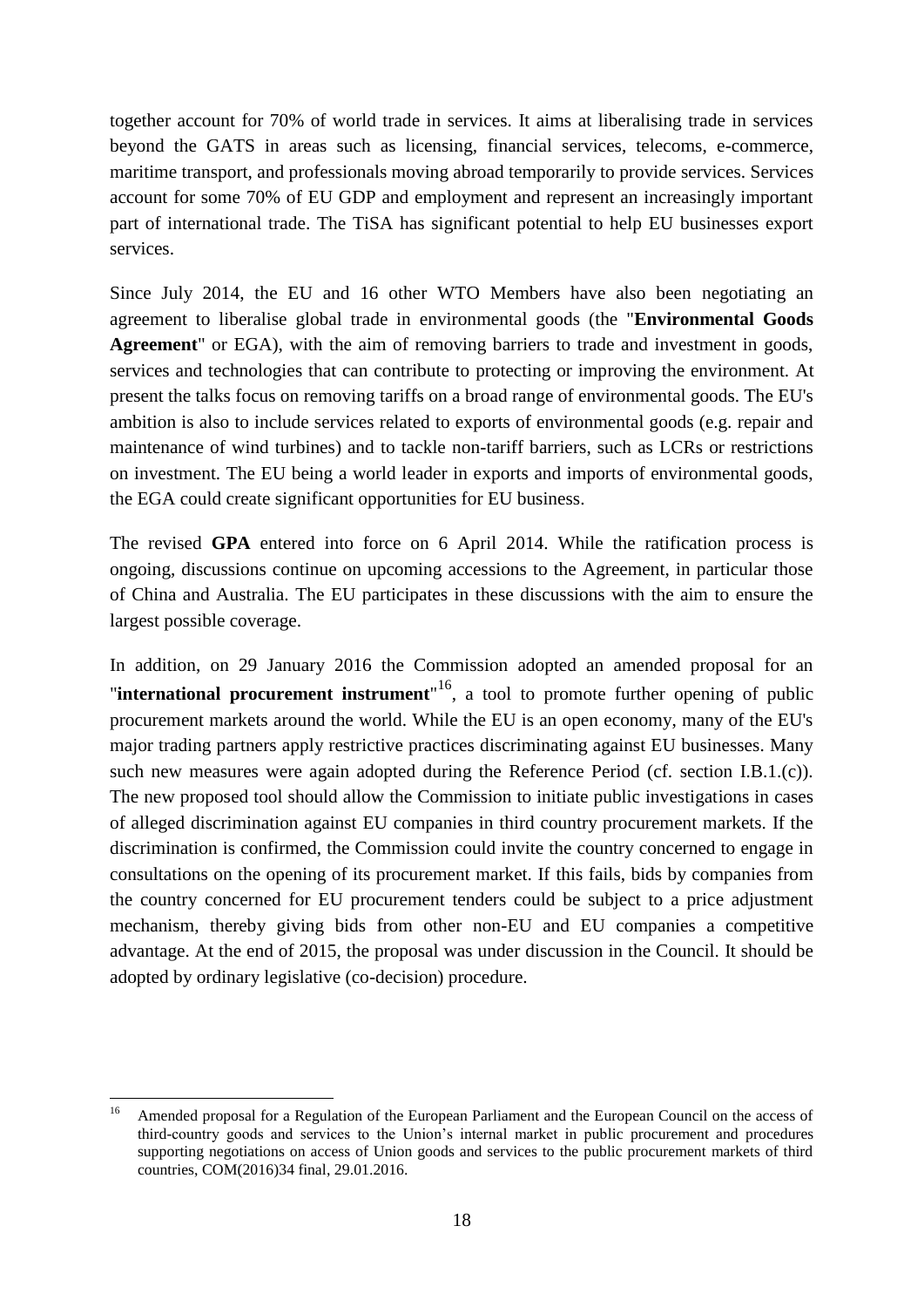### 2. **WTO Committees and Dispute Settlement proceedings**

The EU remains among the most proactive WTO Members in WTO Committees dealing with TBT, SPS, SCM, Import Licensing Procedures and Trade Related Investment Measures. These committees are effective fora for highlighting EU concerns, informing, raising awareness and building alliances with other affected WTO Members and for resolving issues or - if necessary - preparing the grounds for further enforcement action.

WTO Dispute Settlement (DS) remains the strongest option when other enforcement tools have proven to be insufficient. Although such proceedings take considerable time and resources, they can tackle significant barriers in a systematic way and increase legal certainty in the longer term.

In the Reference Period, the EU launched two WTO DS cases: one against Russia on tariffs (DS485) and one against the US concerning subsidies granted to Boeing (DS487). WTO panels were also established in a dispute against Brazil regarding tax advantages for domestic producers of automotive vehicles, electronics and automated goods (DS472) and in two disputes against Russia on certain measures concerning the importation of pigs and pork (DS475) and on anti-dumping duties on light commercial vehicles (DS479). Further, proceedings were concluded in an important dispute on Argentina's import restrictions (DS438) with a positive outcome for the EU (cf. section II). Another important example of a successful case (DS 432) launched by the EU concerns China's restrictions on the export of rare earths, where China decided in January and April 2015 to abolish respectively its export quotas and export duties following a WTO ruling adopted by the DS Body in August 2014.

#### 3. **Trade Defence Instruments (TDI)**

The use of TDI (anti-dumping (AD), countervailing measures (AS) and safeguards) is subject to WTO rules. Such measures are not listed in this Report as potentially protectionist, as they aim precisely at correcting anticompetitive behaviour or at reacting to sudden increases in imports causing injury. At the end of the Reporting Period, the number of TDI measures in force against the EU or its Member States remained stable (**151**). The most active countries imposing such measures were **Brazil, India, Australia, Indonesia, Morocco and Turkey**. Of particular concern to the EU is the increased imposition of safeguard measures (**24** during the Reporting Period). Such measures apply against all countries of origin, whether or not they cause any injury to the domestic industry, and without demonstration of the existence of unfair trade practices.

The Commission continues to actively monitor trade defence cases initiated by third countries against EU companies $17$  in order to ensure that any measures are applied in strict observance

 $17$ <sup>17</sup> The Commission prepares every year a detailed analysis of third countries defence actions against EU companies, published at: [http://ec.europa.eu/trade/policy/accessing-markets/trade-defence/actions-against](http://ec.europa.eu/trade/policy/accessing-markets/trade-defence/actions-against-exports-from-the-eu/)[exports-from-the-eu/.](http://ec.europa.eu/trade/policy/accessing-markets/trade-defence/actions-against-exports-from-the-eu/)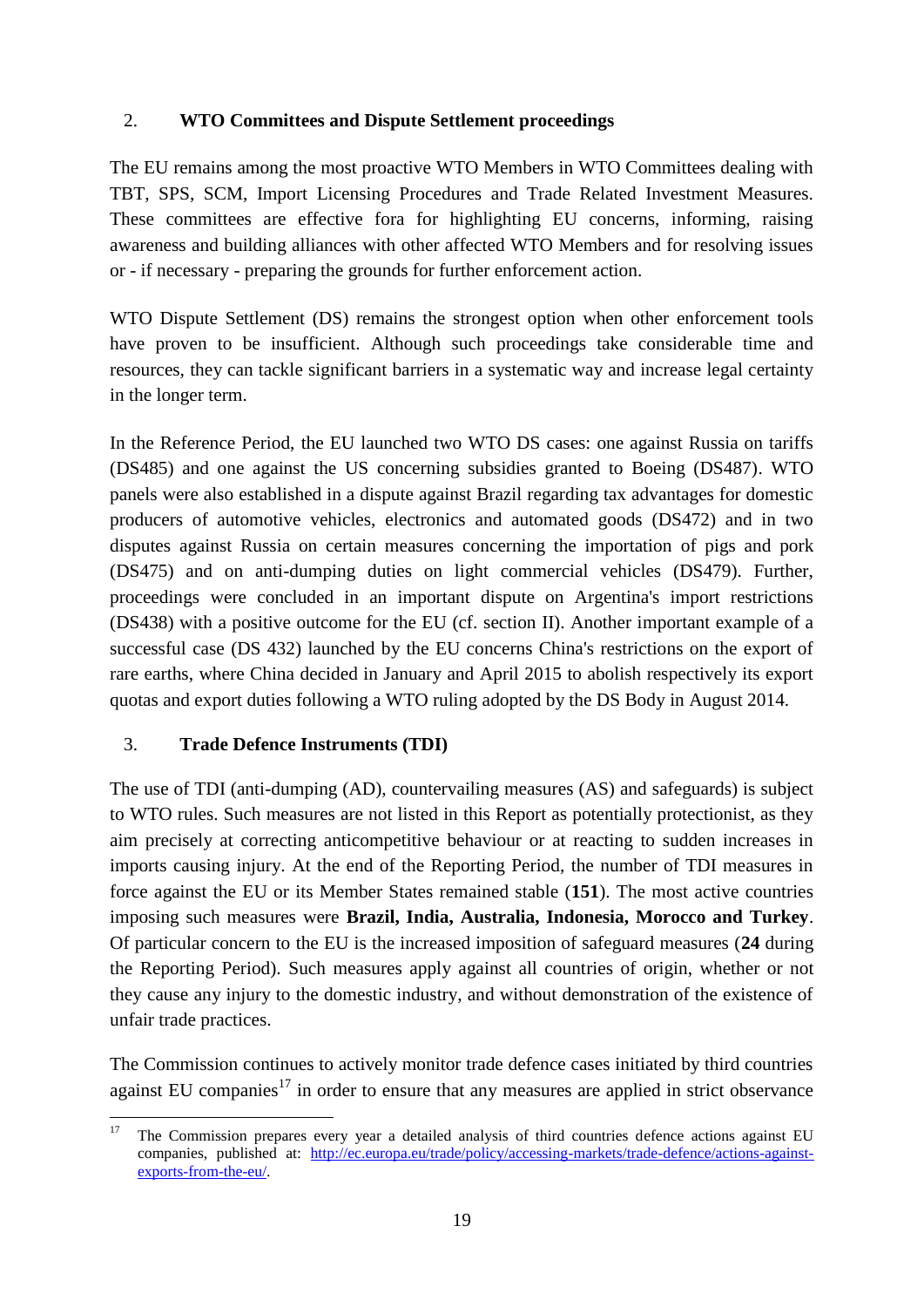of the relevant WTO rules. E.g., during the Reference Period, the EU initiated a WTO DS case against Russia's unfair levy of AD duties on light commercial vehicles (cf. section II.F).

Conversely, the EU also applies TDI against unfair third country trade practices. End of 2015, a total of **97** definitive measures were in place (86 AD and 11 AS). Most affected by those measures were the steel and chemicals sectors. The country most targeted was China with **56** measures in place. However, only less than 1% of EU's total imports are affected by TDI, making the EU a very moderate user of TDI globally.

In light of the current significant overcapacity and strong pressure on prices in the steel sector, an increased resort to TDI relating to steel products could be observed as from the second half of 2015. By the end of 2015, out of the **33** definitive measures in force concerning steel (30AD and 3AS), **14** were targeting steel imports originating in China (13AD and 1AS) and other investigations are ongoing. To face the steel crisis, other countries (**US, Morocco and India** in particular) likewise adopted such measures, including safeguards (**India**).

#### B. BILATERAL TRADE AGENDA

#### 1. **Negotiations**

The EU aims at pursuing bilateral and regional agreements in a manner that supports returning the WTO to the centre of global trading activity<sup>18</sup>. It has the most ambitious bilateral trade agenda in the world, with preferential trade agreements in place with 52 countries and negotiations for FTAs and Economic Partnership Agreements (EPAs) ongoing with 80 countries, including with some of its key economic partners (the US, Japan, Mercosur and India – although negotiations with the latter country are currently stalled). It is also negotiating investment agreements with China and Myanmar<sup>19</sup>. While FTAs in force covered less than a quarter of EU trade ten years ago, they now cover more than a third of EU trade and will cover two thirds if and when all ongoing negotiations are concluded.

Bilateral and regional negotiations are very important in terms of removing trade barriers and opening markets. This is so both during negotiations, as well as upon their conclusion. E.g., even before official launch of the ongoing FTA negotiations with **Japan**, substantial work started on NTMs, which has led to concrete results during negotiations, such as on the issue of the liquor wholesale licensing (cf. Section II).

<sup>18</sup> <sup>18</sup> Cf. Communication "Trade for All" (footnote [3\)](#page-1-1), pp. 29 et seq.

<sup>19</sup> For an overview, cf. [http://ec.europa.eu/trade/policy/countries-and-regions/agreements/.](http://ec.europa.eu/trade/policy/countries-and-regions/agreements/)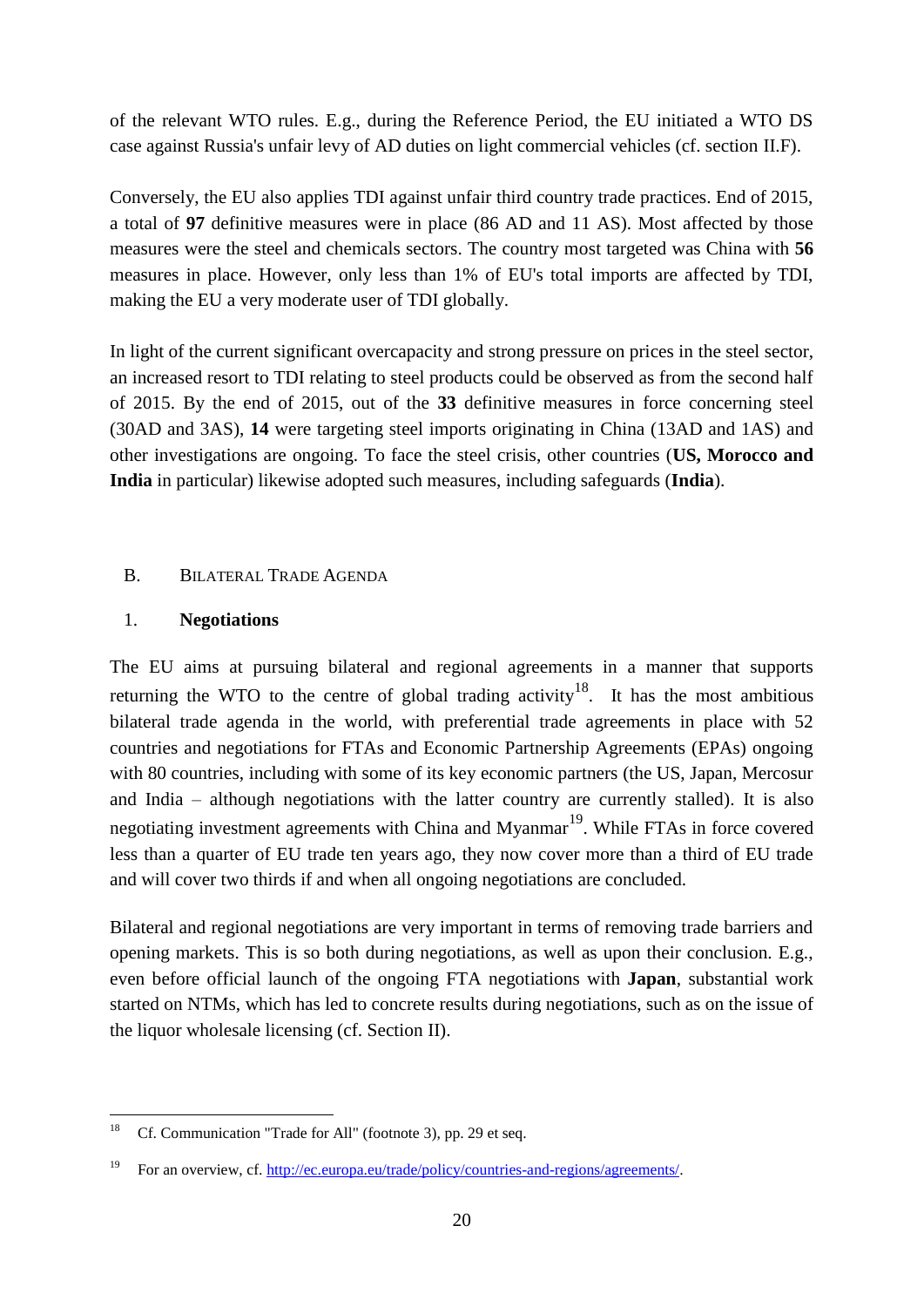Furthermore, the FTA negotiations with **Vietnam** were concluded in December 2015<sup>20</sup>. In line with the usual procedure, the text of the FTA will now be subject to a legal review and translated into all EU languages before being presented to the Council and the European Parliament for ratification. During this period, the Commission is already working closely with Vietnam to identify legislation that needs to be adopted or amended by either side to bring it in line with the new FTA. Several long standing market access barriers are expected to be removed as part of this process, allowing rapid results when the FTA enters into force (cf. Commission's website: ["overview of potentially trade-restrictive measures December](http://trade.ec.europa.eu/doclib/html/154568.htm)  [2015"](http://trade.ec.europa.eu/doclib/html/154568.htm)).

Also the negotiations between the EU and **Ecuador** of a Protocol of Accession to the EU-Colombia Peru FTA were concluded on 17 July 2014 and the Protocol is now to be signed and ratified by the Parties. Similarly, the negotiations of the EU-Canada FTA (CETA) were concluded on 26 September 2014 and of the EU-Singapore FTA on 17 October 2014.

## 2. **Implementing and enforcing existing FTAs**

As underlined in the Communication "Trade for all", in order to ensure that FTAs, once they enter into force, result in the promised market opening and business opportunities on the ground, it is crucial to ensure their fullest implementation. Currently, this is done mainly through the MAS (cf. section C.), by making use of the specific structures set up under the FTAs (such as specific trade committees allowing early exchange and diplomatic resolution of market barriers and, as a last resort, specific DS mechanisms) as well as of the general existing structures such as WTO Committees or WTO  $DS<sup>21</sup>$ , if more appropriate.

The EU's FTA with **South Korea**, which has been applied since 1 July 2011, shows the importance of effective monitoring to ensure the fullest possible implementation of the  $FTA^{22}$ . In the period covered by this Report, a number of FTA implementation and market access issues could thus be solved. E.g., in the financial services area, following continued pressure by the EU and in line with Korea's FTA commitment, a new framework was enacted in June 2015 authorizing EU financial institutions to transfer data abroad and to outsource IT facilities, facilitating greatly their operations in Korea. Moreover, concerning organic food, an equivalence arrangement that was finalised in autumn 2014 entered into force in February 2015 and has been smoothly implemented since. Further, in the automotive area, following EU intervention, since summer 2015 the Korean authorities accept "Euro VI" approved

<sup>20</sup> <sup>20</sup> Cf[. http://trade.ec.europa.eu/doclib/press/index.cfm?id=1449.](http://trade.ec.europa.eu/doclib/press/index.cfm?id=1449)

 $21$  So far, enforcement action has taken place exclusively through WTO channels, but FTA enforcement channels may gain importance as more FTAs with specific DS mechanisms enter into force.

<sup>&</sup>lt;sup>22</sup> For the latest implementation report, cf. [http://ec.europa.eu/trade/policy/countries-and](http://ec.europa.eu/trade/policy/countries-and-regions/countries/south-korea/)[regions/countries/south-korea/.](http://ec.europa.eu/trade/policy/countries-and-regions/countries/south-korea/)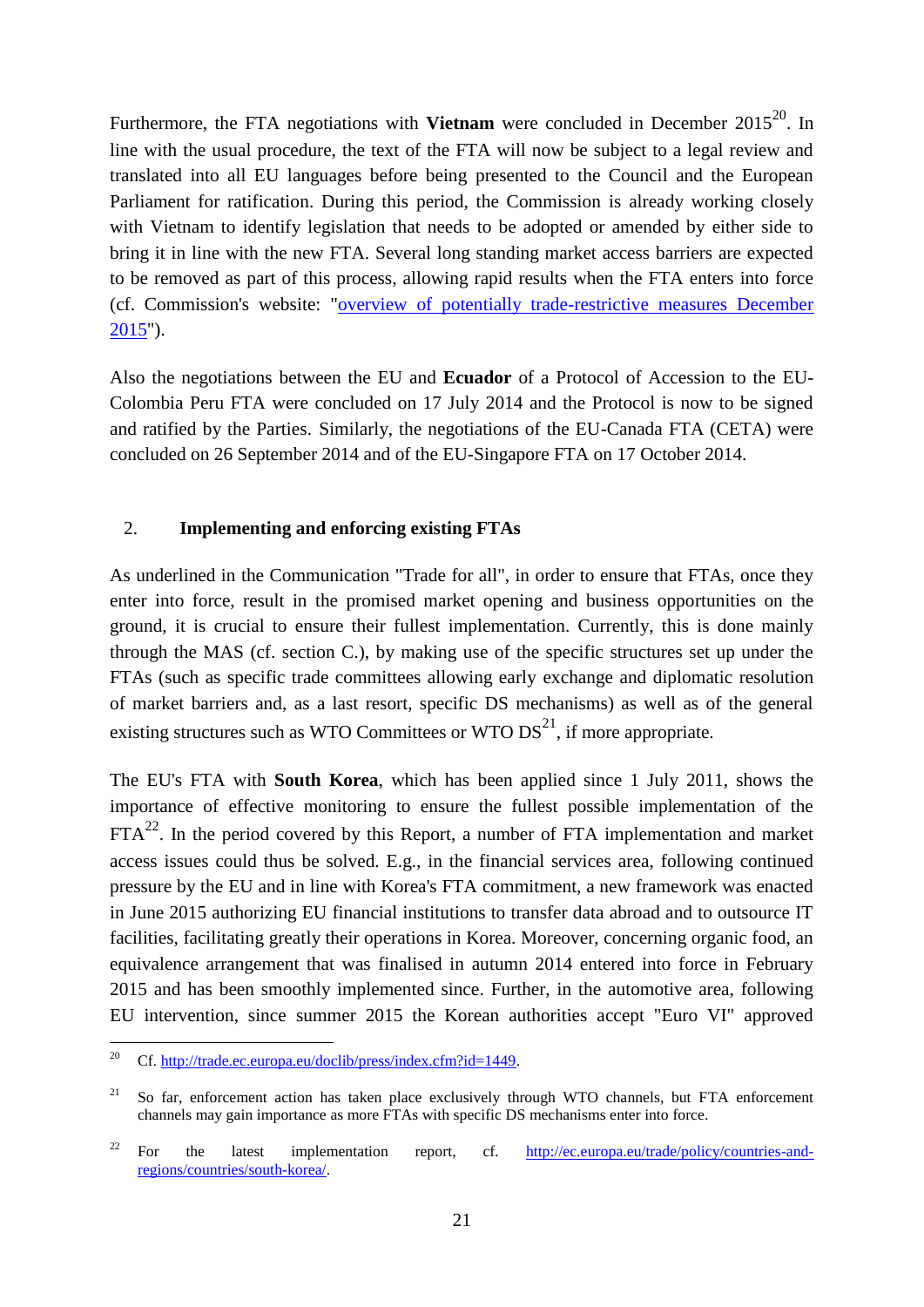vehicles without additional excessive requests for information. Nevertheless, market access issues persist in this sector and continued close monitoring continues to be important.

Also the implementation process relating to the **EU-Colombia Peru FTA**<sup>23</sup> works well. Some concerns remain, e.g., in the area of SPS for Peru and on taxation of spirits in Colombia and Peru. On the positive side, Colombia presented in June 2015 a single procedure covering all the necessary steps to authorise EU exports for animal products. This simplifies formalities imposed on EU exports and reduces response times, facilitating EU market access. Further, 526 Colombian and 1133 Peruvian companies, out of which a significant number of SMEs, exported for the first time to the EU since the entry into force of the FTA.

The start of implementation of the **EU-Georgia** and **EU-Republic of Moldova Deep and Comprehensive FTAs (DCFTAs)** on 1 September 2014 has enabled close cooperation with business organisations and Member States to support trade governance reforms and intensify work on addressing trade barriers in those countries. Whereas the business climate in Georgia is largely favourable, the Commission worked intensely on resolving several business concerns in the Republic of Moldova (e.g. on energy, insurance, customs formalities, groundhandling). Implementation of the DCFTA reform agenda is expected to ensure a level-playing field for EU and local business in those countries.

Effective monitoring and implementation of FTAs thus create new market access opportunities and contribute to the removal of existing barriers.

#### C. THE MARKET ACCESS STRATEGY: TOWARDS AN ENHANCED PARTNERSHIP

The Market Access Strategy  $(MAS)^{24}$  complements the EU's multilateral, plurilateral and bilateral trade negotiations by ensuring that trade opportunities created by trade agreements (both FTAs and the WTO agreements) are translated into real market access for European exporters. The Strategy is based on a "Market Access Partnership" (MAP), consisting of regular coordination between the Commission, Member States and business both in Brussels and in third Countries. The MAS has proven to be an effective tool for gathering information on trade barriers and for prioritizing and defining a common barrier removal strategy. That strategy can range from diplomatic demarches, discussions within specific committees or structures within the WTO or of FTAs to mediation and formal DS.

In light of the ever expanding bilateral trade agenda and the number of FTAs that will enter into force over the next few years, the MAS will play an ever more important role in pursuing

<sup>23</sup> <sup>23</sup> The second Annual report on the implementation of the EU-Colombia Peru Agreement was adopted on 10.02.2016 [\(https://ec.europa.eu/transparency/regdoc/rep/1/2016/EN/1-2016-58-EN-F1-1.PDF\)](https://ec.europa.eu/transparency/regdoc/rep/1/2016/EN/1-2016-58-EN-F1-1.PDF).

<sup>&</sup>lt;sup>24</sup> Cf. Commission Communication on "Global Europe – A stronger partnership to deliver market access for European exporters" of 18 April 2007, COM(2007) 183 final [\(Market Access Strategy\)](http://trade.ec.europa.eu/doclib/html/134591.htm).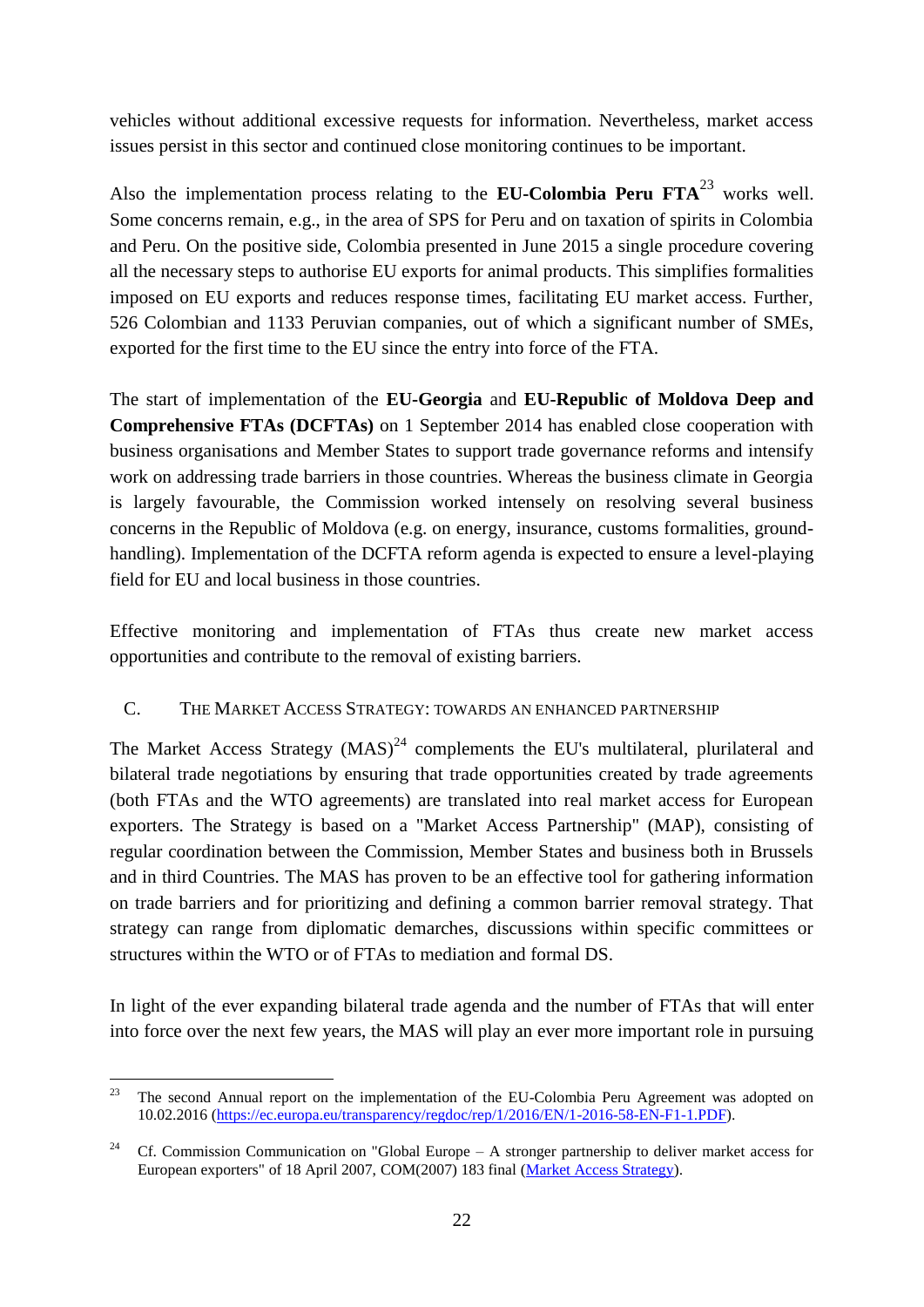the EU's trade interests and rights. Ensuring that EU FTAs are properly implemented and enforced will be crucial in order to ensure that they translate into actual market access and business opportunities for EU exporters abroad. This is, however, not an exclusive task of the Commission, but a shared responsibility of the Commission, the Member States, the European Parliament and stakeholders. In its 2015 Communication "Trade for All", the Commission has therefore proposed an "enhanced partnership" with Member States, the European Parliament and stakeholders for the implementation of trade agreements. This will extend and reinforce the current "MAP" beyond the removal of obstacles to trade and investment. It will cover the implementation of FTAs, including reinforced awareness raising and customs cooperation activities, trade facilitation and sustainable development.

#### **CONCLUSION**

The slight slowdown of world economy and relatively weak global trade activity in 2015 were accompanied by an increased resort to potentially trade restrictive measures during the Reference Period July 2014-December 2015 and by a very limited roll back of previouslyintroduced measures. The stock of trade restrictive measures enacted since 2008 thus continues to grow. As in previous years, emerging countries have resorted to restrictive measures to the greatest extent, but also developed countries, including G20 members, continue to apply such practices, despite their repeated pledge not to adopt trade-protectionist measures and to roll back existing ones.

Also some of the EU's key economic partners analysed in this Report continue to maintain a large number of trade barriers. For the US and Japan, the EU seeks to address these in the context of the FTA negotiations and some could already be resolved, in particular for Japan. With still many significant barriers remaining, some positive developments could further be noted for the Mercosur countries (for Brazil and in particular for Argentina) following EU efforts bilaterally, multilaterally and in the context of the FTA negotiations. For India progress remains difficult and market access barrier removal remains most challenging in China and Russia, with only limited successes in the Reporting Period.

Against this background, effective further progress in the multilateral, plurilateral and bilateral trade agenda continues to be crucial, while it is at the same time essential to increase the focus on effective implementation and enforcement of trade agreements. The EU Market Access Strategy with its Market Access Partnership between the Commission, Member States and stakeholders, remains of central importance in this regard. In light of the ever expanding bilateral trade agenda, an "enhanced partnership" with Member States, the European Parliament and stakeholders is proposed with a view to join forces in the implementation of trade agreements, ensuring that they translate into actual market access and business opportunities to the maximum extent.